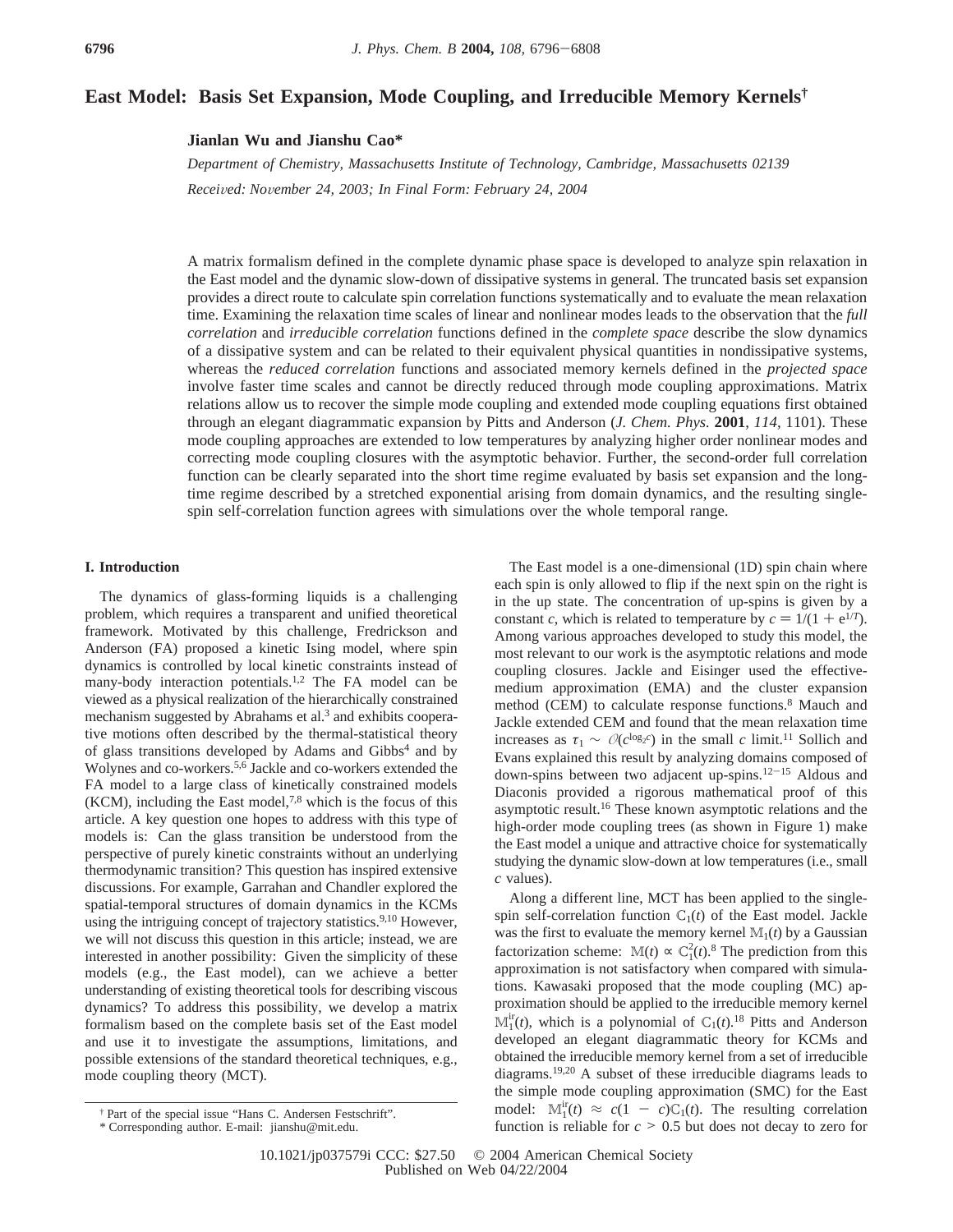

**Figure 1.** MC tree for sorting the complete basis set and visualizing mode-couplings, where all the modes up to  $q_7$  are displayed.

 $c \le 0.5$  ( $T_c = \infty$ ). It is known that the East model does not have a glass transition at a nonzero temperature and exhibits a divergent time scale only at  $c = 0$  (i.e.,  $T_g = 0$ ). To avoid the unphysical ergodic-to-nonergodic transition, Pitts and Anderson extended SMC to the extended mode coupling (EMC) by incorporating higher order diagrams through a difference function  $\Delta(z)$ . The prediction of EMC removes the plateau but decays too fast for  $c \leq 0.5$ . A central result of this article is to derive SMC and EMC through matrix algebra and improve the accuracy of our prediction in the temperature regime between  $T_c$  and  $T_g$  through the use of the asymptotic relations and better mode coupling closures. In many ways, Anderson's diagrammatic theory inspired our theoretical efforts. An interesting outcome is the equivalence between the two formalisms for the East model, as demonstrated in Figure 5.

The matrix formalism and conclusions drawn from our analysis are not limited to the East model and are completely general for a class of dissipative systems with detailed balance, such as colloids and lattice spin models.<sup>21,22</sup> In their study of interacting Brownian particles, Cichocki and Hess found that the memory function for density fluctuations of colloids cannot be interpreted as a generalized dynamic viscosity and is not a good candidate for MC approximations. Instead, they introduced an irreducible memory kernel, which is related to the memory kernel and displays the characteristics of dynamic viscosity.<sup>23</sup> Kawasaki introduced a rigorous operator definition of the irreducible memory kernel.<sup>18</sup> An important physical insight was observed by Pitts and Anderson via comparing the dynamic structures of dissipative and nondissipative systems.<sup>24</sup> Their analysis revealed that the irreducible memory function, rather than the second-order memory function, has a more fundamental physical interpretation and is more useful for constructing mode coupling theories. Our matrix formalism provides an alternative perspective on the issue of the irreducible memory kernels and introduces a class of full and irreducible correlation functions that are slow functions and a class of reducible memory kernels and correlation functions that are fast functions. This formal development is presented in section IV and Appendices B and C. Readers who are mainly interested in the detailed calculations of the East model can skip the formal analysis.

**Outline of the Article.** Through the analysis of the East model, we investigate the nature of the irreducible memory kernel and collective kinetics in the temperature regime between  $T_g$  and  $T_c$ . The starting point of our calculations is the construction of the complete basis set in section II.20,25,26 The truncated basis set expansion represented symbolically by the mode coupling tree in section III is a direct and systematic method to calculate the single-spin self-correlation function. In section IV, this technique combined with the small-*c* asymptotics allows us to calculate the mean relaxation times of linear and nonlinear spin correlation functions, as well as their relationships. As a general result, we find that *the complete dynamic phase space including all the relevant dynamic modes rather* 

*than any subspace where one or more relevant modes are projected out is required in describing slow dynamics of dissipative systems*. As a result, full correlation functions  $C_k(t)$ and irreducible correlation functions  $C_k^{\text{ir}}(t)$  defined in the complete space are slow functions, whereas reduced correlation functions  $C_k^r(t)$  and standard memory kernels  $M_k(t)$  defined in projected space are not necessarily slow. MC closures or longtime asymptotic relations must be applied to  $C_k^{\text{ir}}(t)$  and  $C_k(t)$ , which are related through a simple identity. The matrix derivation in Appendix B obtains recursive expressions for C*k*- (*t*) and  $C_k^{\text{ir}}(t)$ . The equivalence to Kawasaki's operator definition of  $\mathbb{M}_1^{\text{ir}}(t)^{18}$  is shown in Appendix C and is generalized to higher orders.

Next we study collective kinetics by MC closures. Linear relations between  $C_1(t)$  and  $C_k^{\text{ir}}(t)$  allow us to recover Pitts and Andersen's SMC<sup>19,20</sup> and its higher order generalization in section V. To remove the plateau predicted by SMC closures, we calculate perturbatively a difference function ∆(*z*) between the exact  $\hat{M}_1^{\text{ir}}(z)$  and the SMC closure in section VIA, resulting<br>in the EMC formulation proposed by Pitts and Andersen <sup>20</sup> From in the EMC formulation proposed by Pitts and Andersen.<sup>20</sup> From accurate long-time asymptotic relationships, we derive a longtime correction method, which agrees with the simulation for small *c* in section VIB. However, all these microscopic methods can only describe cooperative motions in a limited temporal range and are not applicable near the divergence point.

In section VIII, we discuss the stretched exponential functional form in the East model. The stretched exponential form predicted by domain dynamics is found to fit  $C_1(t)$  in a limited temporal range.14,15,19,33 From the simulations, we find that the two-spin correlation function  $C_2(t)$  can be clearly separated into a short-time regime described by the basis set perturbation and a long-time regime fitted by a stretched exponential form. As a convolution of  $C_2(t)$ , the approximation to  $C_1(t)$  agrees with simulations over the whole temporal range. This result supports indirectly the notation of domain dynamics and suggests that it is a better approach to describe slow relaxations in the East model.

# **II. Complete Basis Set of the East Model**

We present a brief introduction of the East model in this section.<sup>7,8</sup> The complete basis set of this model is constructed following the general approach by Oppenheim et al.<sup>25,26</sup> and is the fluctuation basis defined by Pitts and Anderson.19,20 Corresponding to the adjoint kinetic operator **L**, a matrix L is defined to describe kinetics of all the modes in the complete basis set.26

The East model is a 1D chain of spins that can have two values,  $n_i = 1$ , 0.<sup>7,8</sup> A spin at position *i* can change the value of  $n_i$  only if its nearest neighbor on the right, spin  $i + 1$ , is in the upstate,  $n_{i+1} = 1$ . The corresponding rate constants are  $k_{0 \to 1} =$ *c* and  $k_{1\rightarrow0} = 1 - c$ . Satisfying the detailed balance gives the average concentration *c* of up-spins  $(n_i = 1)$ , which is related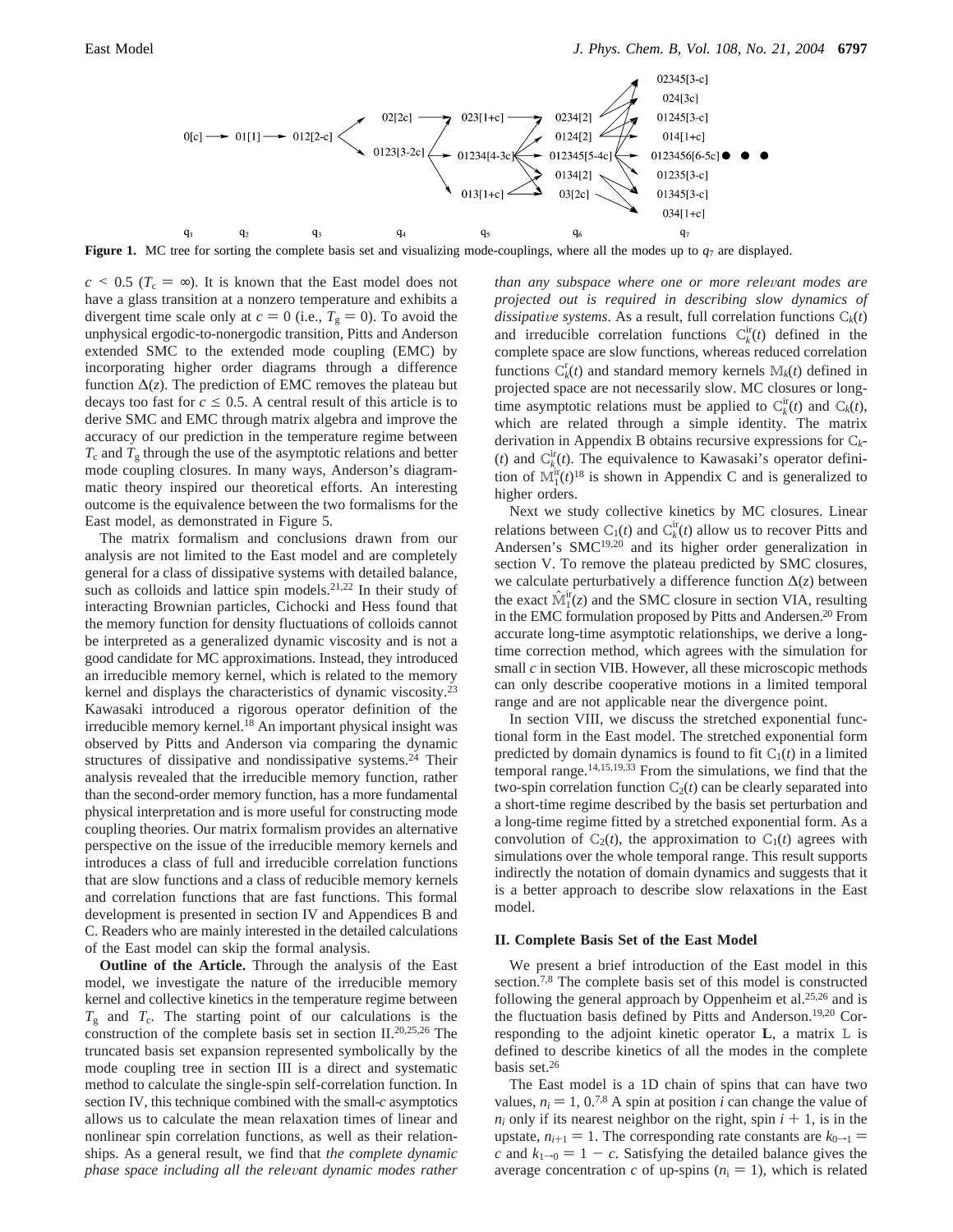to the temperature by  $c = 1/(1 + e^{1/T})$  for  $0 \le c \le 1/2$ . A general rate equation is $8$ 

$$
\dot{n}_i = \mathbf{L} n_i = -n_{i+1} \Delta n_i \tag{1}
$$

where  $\Delta n_i$  is the occupation fluctuation,  $\Delta n_i = n_i - c$ . The equilibrium distribution of the system is trivial,  $f_{eq}(n_i = 1) = c$ and  $f_{eq}(n_i = 0) = 1 - c$ . The correlation function of a dynamic variable *A* is defined as  $C_A(t) \equiv \langle f_{eq}Ae^{Lt}A \rangle$ , where the angular bracket is a direct average over phase space  $\Gamma$ ,  $\langle A(\Gamma) \rangle$  = ∫dΓ*A*(Γ)/∫dΓ, and *f*eq is on the left side as a result of using the adjoint kinetic operator **L**. 8,23

By distinguishing linear and nonlinear modes as slow and fast modes, and applying the Markovian approximation to fast modes, we can reliably predict relaxations in gas and normal liquids. In glass-forming liquids, non-Markovian processes dominate and nonlinear modes become slow and have to be categorized by their characteristic relaxation time scales. Following this idea, we include all the products of relevant linear modes in a complete basis set Γ. The value of each dynamic variable at any given time is a linear combination of projections onto all the modes, consistent with the Mori continued fraction method.27 In this article, the complete basis set is the starting point of our theoretical analysis. In practice, the construction of the complete basis set is associated with the Gram-Schmidt orthonormalization method.20,25,26 The linear mode in the East model,  $A_1(i)$ , corresponds to the fluctuation of spin *i* and is given  $by<sup>8</sup>$ 

$$
A_1(i) = \frac{\Delta n_i}{\sqrt{c(1-c)}}\tag{2}
$$

which satisfies  $\langle f_{eq}A_1(i) \rangle = 0$  and  $\langle f_{eq}A_1(i) A_1(i') \rangle = \delta_{i,i'}$  where *δ* is the Kronecker delta function. Nonlinear modes are generated from different spins because of the identity  $n<sup>s</sup> \equiv n$  ( $s > 0$ ). Each *m*th-order ( $m \ge 1$ ) nonlinear mode factorizes as

$$
A_m(i_1i_2\cdots i_m) = A_1(i_1) A_1(i_2) \cdots A_1(i_m)
$$
 (3)

where the indexes are ordered as  $(i_1 \le i_2 \le ... \le i_m)$  to avoid overcounting. Because each mode is a unique function of its sequence,  $(i_1 i_2 \cdots i_m)$  represents mode  $A_m$  unambiguously. All the modes in this complete basis set are orthonormal,  $\langle f_{eq}A_m A_m' \rangle$  = *δm*,*m*′.

We expand the adjoint kinetic operator **L** in this complete basis set to construct a matrix L by defining  $L_{m,m'} \equiv \langle f_{eq} A_m L A_{m'} \rangle$ . We prove in Appendix A that the diagonal matrix element L*m*,*<sup>m</sup>* is

$$
\mathbb{L}_{m,m} = \langle f_{\text{eq}} A_m (i_1 i_2 \cdots i_m) \mathbf{L} A_m (i_1 i_2 \cdots i_m) \rangle
$$
  
= -[(m - p)c + p(1 - c)] (4)

where *p* is the number of spins that satisfy  $i_{[k+1]} = i_k + 1$ . Offdiagonal elements are nonzero for the coupling between *Am* and modes in the set  $\{A_{m'}\}$ , which is

$$
A_{m'} = \begin{cases} A_{m-1}(i_1 i_2 \cdots i_k i_{[k+2]} \cdots i_m) & \text{if } i_{[k+1]} = i_k + 1 \\ A_{m+1}(i_1 i_2 \cdots i_k, [i_k + 1] i_{[k+1]} \cdots i_m) & \text{if } i_{[k+1]} > i_k + 1 \end{cases}
$$
(5)

and all the nonzero off-diagonal matrix elements have the same value,

$$
\mathbb{L}_{m,m'} = \langle f_{\text{eq}} A_m \mathbf{L} A_m \rangle = -\sqrt{c(1-c)} \tag{6}
$$

We denote the space composed of the modes with the same first spin *i* as  $\Gamma_i$ . Because each mode in the space  $\Gamma_i$  is only influenced by other modes in  $\Gamma_i$ ,  $\Gamma_i$  is an independent closed subspace of Γ. Our future derivations are restricted to  $\Gamma_0$ , which will be considered the complete space (basis set) in the remainder of this article.

#### **III. Basis Set Expansion**

The structure of matrix L implies that there is no cross correlation function between different spins in the East model:  $C_1(i, j; t) \equiv \langle f_{eq}A_1(i)e^{Lt}A_1(j)\rangle = C_1(t)\delta_{ij}$ , where  $C_1(t)$  is the single-<br>spin self-correlation function. As the first step of our theoretical spin self-correlation function. As the first step of our theoretical analysis, we apply a basis set expansion method to calculate  $\mathbb{C}_1(t) = \langle f_{eq}A_1(0)e^{Lt}A_1(0) \rangle$ .<br>For convenience we so

For convenience, we sort all the modes in  $\Gamma_0$  into basis sets of different orders, denoted by *qk* where the order index is *k*. Note that *k* refers to a set, whereas *m* refers to a single mode. Beginning with the first-order basis set  $q_1 = \{A_1(0)\}$ , each subsequent  $(k + 1)$ th-order basis set  $q_{k+1}$  is composed of modes that are coupled to one or more modes in the *k*th-order basis set *qk*. Each kinetic block matrix satisfies

$$
\mathbb{L}_{k,k'} \equiv \langle f_{\text{eq}} q_k \mathbf{L} q_{k'} \rangle = \mathbb{L}_{k,k+1} \delta_{k',k+1} + \mathbb{L}_{k,k} \delta_{k',k} \tag{7}
$$

As shown in Figure 1, the first four basis sets are  $q_1 = \{A_1\}$  $(0)$ ,  $q_2 = \{A_2(01)\}, q_3 = \{A_3(012)\}, q_4 = \{A_2(02), A_4(0123)\}.$ The kinetic matrix L becomes a block tridiagonal matrix after sorting.

To visualize L, we introduce the *MC tree* shown in Figure 1. Numbers preceding a bracket denote the spin sequence of a mode, and the number inside the bracket denotes the eigenfrequency  $\Omega$  of this mode, i.e., negative of the corresponding diagonal matrix element of L. For example, 0[*c*] represents *A*1- (0) with  $\Omega_1 = c$ , and 01[1] represents  $A_2(01)$  with  $\Omega_2 = 1$ . The modes in the same column belong to a basis set of the same order. Each arrow represents a nonzero kinetic coupling by eq 6 between the two modes connected by this arrow, corresponding to off-diagonal block matrices <sup>L</sup>*k*,*k*+<sup>1</sup> and <sup>L</sup>*<sup>k</sup>*+1,*k*. For example, arrows between  $q_4 = \{A_2(02), A_4(0123)\}\$  and  $q_5 = \{A_3(023),$ *A*5(01234), *A*3(013)} give

$$
L_{4,5} = -\sqrt{c(1-c)} \begin{bmatrix} 1 & 0 & 0 \\ 1 & 1 & 1 \end{bmatrix}
$$
  
\n
$$
L_{5,4} = -\sqrt{c(1-c)} \begin{bmatrix} 1 & 1 \\ 0 & 1 \\ 0 & 1 \end{bmatrix}
$$
 (8)

Because the Laplace transform of  $C_1(t)$  is  $\hat{C}_1(z) = \langle f_{eq}q_1(z) \rangle$  $L$ <sup>-1</sup> $q_1$ <sup>)</sup>, the calculation of C<sub>1</sub>(*t*) is equivalent to inverting the matrix,

$$
zI - L = \begin{bmatrix} zI - L_{1,1} & -L_{1,2} \\ -L_{2,1} & zI - L_{2,2} \\ \ddots & \ddots \end{bmatrix}
$$
 (9)

where each block matrix is defined by eq 7, **I** is the identity operator, and I is the identity matrix. Applying block matrix decompositions,  $\hat{C}_1(z)$  becomes

$$
\hat{C}_1(z) = [(zI - L)^{-1}]_{1,1} = [z + \Omega_1 - \hat{M}_1(z)]^{-1}
$$
  
=  $[z - L_{1,1} - L_{1,2}\hat{C}_2^r(z)L_{2,1}]^{-1}$  (10)

where  $\Omega_1$  is the first-order eigenfrequency,  $\mathbf{\hat{M}}_1(z)$  is the firstorder memory kernel, and  $\hat{C}_2^r(z) = [(zI - L_2^r)^{-1}]_{1,1}$  is defined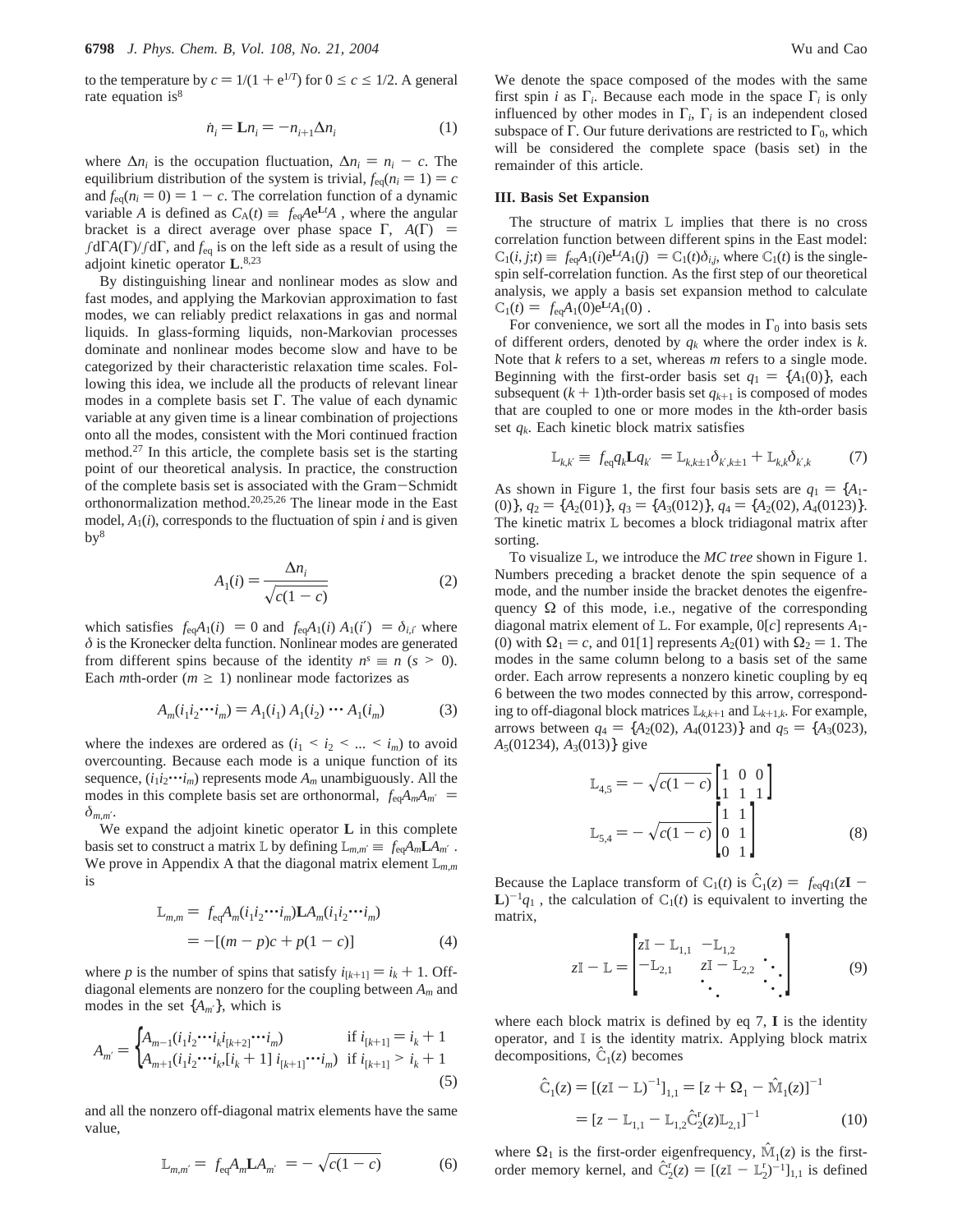by a submatrix,

$$
\mathbf{L}_{2}^{\mathrm{r}} = \begin{bmatrix} \mathbf{L}_{2,2} & \mathbf{L}_{2,3} \\ \mathbf{L}_{3,2} & \mathbf{L}_{3,3} & \ddots \\ \ddots & \ddots & \ddots \end{bmatrix} \tag{11}
$$

Extending the decomposition to higher orders results in the *k*thorder *reduced correlation function*,  $\hat{C}_k^r(z) \equiv [(\zeta I - L_k^r)^{-1}]_{1,1}$ , where where

$$
\mathbf{L}_{k}^{\mathrm{r}} = \begin{bmatrix} \mathbf{L}_{k,k} & \mathbf{L}_{k,k+1} \\ \mathbf{L}_{k+1,k} & \mathbf{L}_{k+1,k+1} & \ddots \\ \ddots & \ddots & \ddots \end{bmatrix} \tag{12}
$$

By removing all the modes on the left side of  $q_k$  in Figure 1, we get the MC tree corresponding to  $L_k^r$ . Similar to eq 10, we have a recursive equation for  $\hat{C}_k^r(z)$ ,

$$
\hat{\mathbf{C}}_k^{\mathsf{r}}(z) = [z\mathbf{I} + \mathbf{\Omega}_k - \hat{\mathbf{M}}_k(z)]^{-1} \tag{13}
$$

where the *k*th-order eigenfrequency matrix is  $\Omega_k = - \mathbb{L}_{k,k}$  and the *k*th-order memory kernel is  $\hat{M}_k(z) = L_{k,k+1} \hat{C}_{k+1}^r(z) L_{k+1,k}$ .<br>By definition  $C^r(t)$  differs from the *full correlation function* By definition,  $C_k^r(t)$  differs from the *full correlation function*  $C_k(t)$ , where all the modes in  $\Gamma_0$  are taken into account,  $C_k(t) \equiv$  $\langle f_{eq}q_k e^{Lt}q_k \rangle$ . The recursive expression for full correlation functions is derived in Appendix B. These two correlation functions are employed to study relaxations of nonlinear modes in the next section.

Motivated by standard truncation techniques, we apply a basis set expansion method, which is equivalent to the Mori continued fraction formalism.<sup>27</sup> Truncated at the first-order basis set  $q_1$ , we have  $zI - L \approx zI - L_{1,1} = z + c$  and  $\hat{C}_1^{(1)}(z) = (z + c)^{-1}$ .<br>Truncated at  $a_2$  we have Truncated at *q*2, we have

$$
zI - L \approx \begin{bmatrix} zI - L_{1,1} & -L_{1,2} \\ -L_{2,1} & zI - L_{2,2} \end{bmatrix} = \begin{bmatrix} z + c & \sqrt{c(1 - c)} \\ \sqrt{c(1 - c)} & z + 1 \end{bmatrix}
$$
(14)

and  $\hat{C}_1^{(2)}(z) = [z + c - c(1 - c)(z + 1)^{-1}]^{-1}$ . In general, truncation at *a<sub>i</sub>* ignores all the modes bigher than *a<sub>i</sub>*. As a result truncation at  $q_k$  ignores all the modes higher than  $q_k$ . As a result, we approximate the matrix  $(zI - L)$  as

$$
zI - L \approx \begin{bmatrix} zI - L_{1,1} & -L_{1,2} & & & \\ -L_{2,1} & \cdots & \cdots & & \\ & \ddots & \ddots & & -L_{k-1,k} \\ & & \ddots & \ddots & & \\ & & & -L_{k,k-1} & zI - L_{k,k} \end{bmatrix}
$$
 (15)

and the *k*th-order basis set expansion of the single-spin selfcorrelation function becomes

$$
\hat{C}_1^{(k)}(z) = 1/z + c - c(1 - c)/z + 1
$$

$$
- c(1 - c)/z + 2 - c - \cdots /z + \Omega_k \tag{16}
$$

where matrix manipulations are implicit.

By plotting  $C_1^{(3)}(t)$ ,  $C_1^{(6)}(t)$  and simulations in Figure 2, we find that with the increase of expansion order, the accuracy of the theoretical predictions systematically increases. For a large  $c$  (0.8), the truncation at  $q_3$  already provides a reliable prediction of  $C_1(t)$ . As *c* decreases, the minimum truncation order to reliably predict  $C_1(t)$  is around  $c^{-1}$ , which implies that the expansion method is not practical near the divergence point, *c*<sup>g</sup>  $= 0$  ( $T_g = 0$ ). In fact,  $C_1^{(k)}(t)$  predicted from the truncation



**Figure 2.** Comparison of  $C_1(t)$  from basis set expansions and from simulations for  $c = 0.2$ , 0.4, and 0.8. The dashed lines are  $C_1^{(3)}(t)$ <br>truncated at  $a = [A/(0.12)]$ . The solid lines are  $C_1^{(6)}(t)$  truncated at a truncated at  $q_3 = \{A_3(012)\}\$ . The solid lines are  $C_1^{(6)}(t)$  truncated at  $q_6 = \{A_3(03), A_4(0124), A_4(0134), A_4(01234), A_5(012345)\}\$ . The symbols  $= \{A_2(03), A_4(0124), A_4(0134), A_4(0234), A_6(012345)\}.$  The symbols are simulation results.

technique is a multiexponential function of *t*. Heterogeneous cooperative motions suggest that  $C_1(t)$  follows a more complicated form as demonstrated by Pitts, Young and Andersen.<sup>19</sup>

# **IV. Mean Relaxation Time and Slow Dynamics of Nonlinear Modes**

Because of the truncation at a finite order, the finite basis set expansion method cannot fully account for many-body effects, and the predictions of  $C_1(t)$  deviate from simulations in the longtime limit. Using non-Markovian approximations such as MC closures, kinetics of nonlinear modes is expected to help improve predictions of  $C_1(t)$ . For dissipative systems, MC is applied to the irreducible memory kernel  $\mathbb{M}_1^{\text{ir}}(t)$  rather than  $\mathbb{M}_1(t)$ . Although several explanations of  $\mathbb{M}_1^{\text{ir}}(t)$  were proposed in the literatures,23,24 and a generalized operator formalism was developed by Kawasaki,<sup>18</sup> our basis set formalism provides an alternative perspective. On the basis of the analysis of the East model, which is a simple dissipative system with established asymptotics,<sup>9,11-16</sup> we demonstrate the preference of  $\mathbb{M}_1^{\text{ir}}(t)$  to  $M_1(t)$  in the MC closure from the view of the complete basis set.

**A. Lowest MC Tree.** The mean relaxation time of the linear mode is defined as  $\tau_1 \equiv \int_0^\infty dt C_1(t) = \hat{C}_1(0)$ , which can be evaluated by the basis set expansion. Following Mauch and evaluated by the basis set expansion. Following Mauch and Jackle's approach, $11$  we attempt to achieve the dynamic scaling by calculating  $\tau_1(N)$  for a finite *N*-spin chain beginning with spin 0. Imposed by a fixed boundary condition,  $n_N(t) = 1$ , we have  $\tau_1(1) = c^{-1}$  for a one-spin chain, and

$$
\tau_1(2) = (\Omega_1 - L_{1,2}\Omega_2^{-1}L_{2,1})^{-1}
$$
  
=  $[c - c(1 - c)]^{-1} = c^{-2}$  (17)

for a two-spin chain. To facilitate calculations of *τ*(*N*), we apply the MC tree introduced in section III to finite spin chains. Because only spin  $i$  ( $0 \le i \le N$ ) is involved in the *N*-spin chain, a new finite MC tree for this chain is constructed by excluding all the modes with spin  $j \geq N$ ). Note that a truncation at spin *N* is different from the truncation at  $q_k$  for  $C_1^{(k)}(t)$ . As a result, the highest order reduced correlation function is  $\hat{C}_K^r(z) = (zI + Q_{\kappa})^{-1}$  where K denotes the highest order basis set in the new  $\Omega_K$ )<sup>-1</sup>, where *K* denotes the highest order basis set in the new MC tree. All the lower order functions are then recursively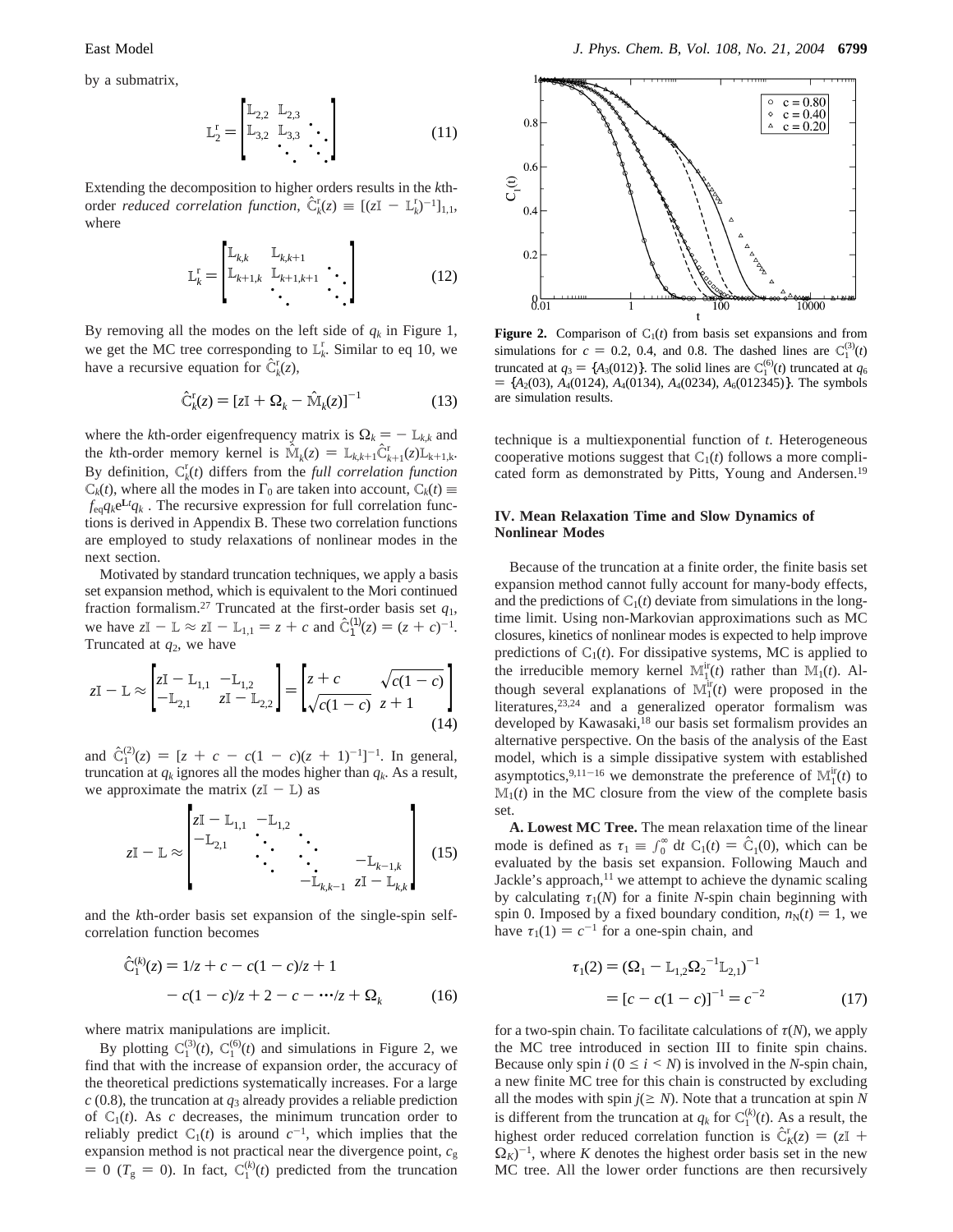**Figure 3.** MC trees for three-spin and four-spin chains. As a result of truncation at spin 2 and spin 3,  $q'_{4}$  in the three-spin chain and  $q'_{5}$  and  $q'_{6}$  in the four-spin chain differ from their counterparts in Figure 1.



Figure 4. Truncated at spin 7, the lowest MC tree for an eight-spin chain, where labels of basis sets are omitted. The number of spins for each mode is smaller than or equal to  $4(1 + \log_2 8)$ .

obtained, e.g.,  $\hat{C}_2^r(z) = (z + 1)^{-1}$  and  $\tau_1(2) = c^{-2}$  for the two-spin chain. The MC trees for three-spin and four-spin chains are shown in Figure 3, giving  $\tau_1(3) \xrightarrow{c=0} \mathcal{O}(c^{-2})$  and  $\tau_1(4) \xrightarrow{c=0} \mathcal{O}(c^{-3})$ .<br>Similar to Mauch and Jackle's calculations,<sup>11</sup> we find that

 $\tau_1(4) \xrightarrow{c \to 0} \mathcal{O}(c^{-3}).$ <br>Similar to Mau<br>modes in a finite N Similar to Mauch and Jackle's calculations, $11$  we find that modes in a finite MC tree contribute to  $\tau_1$  at different orders of *c*. For example, for the four-spin chain, the lowest MC tree,

$$
0[c] \to 01[1] \to 012[2 - c] \to 02[2c] \to 023[1 + c]
$$

provides the leading term,  $\tau_1(4) \sim \mathcal{O}(c^{-3})$ , whereas a branch,

$$
0123[3 - 2c] \to 013[1 + c] \to 03[2c]
$$

only helps modify the coefficient of  $c^{-3}$ . By extrapolating results for  $N(\leq 16)$ -spin chains, we find that  $\tau_1(N)$  is predominantly determined by the lowest MC tree in the small *c* limit. If *s* is a positive integer, the lowest MC tree for an  $N(=2<sup>s</sup>)$ -spin chain<br>is constructed by excluding all the branches beginning with a is constructed by excluding all the branches beginning with a mode having more than  $s + 1$  spins in the MC tree for the *N*-spin chain. The number of spins in each mode is less than or equal to  $(s + 1)$  for the lowest MC tree, and the leading term of  $\tau_1(N)$  is given by  $\tau_1(N) \xrightarrow{c \to 0} \mathcal{O}(c^{-s-1})$ , which is also valid<br>for an *N*-spin ( $2^s \leq N \leq 2^{s+1}$ ) chain. The lowest MC tree for<br>an eight-spin chain is shown in Figure 4 as another example. for an *N*-spin ( $2^s \le N \le 2^{s+1}$ ) chain. The lowest MC tree for an eight-spin chain is shown in Figure 4 as another example. The proofs for an arbitrary chain of finite length are given in refs  $11-16$ .

The mean relaxation time  $\tau_1$  for an infinite spin chain is derived from  $\lim_{N\to\infty} \tau_1(N)$ . Simulations and theoretical calculations have shown that the relaxation of spin 0 is mainly controlled by the first up-spin on the right.<sup>7,12-15</sup> Because the mean distance between two adjacent up-spins is  $c^{-1}$  in equilibrium, it is reasonable to set  $N = c^{-1}$  as the effective chain length of the infinite spin chain, giving  $\tau_1 \xrightarrow{c \to 0} \mathcal{O}(c^{\log_2 c})$ . This result has been derived rigorously elsewhere.<sup>11–16</sup><br> **B. Slow Dynamics of Nonlinear Modes.** In the previous subsection we discussed the dynam result has been derived rigorously elsewhere.<sup>11-16</sup>

**B. Slow Dynamics of Nonlinear Modes.** In the previous subsection, we discussed the dynamic scaling of the East model by studying  $\tau_1$ . As the products of linear modes, the relaxation of nonlinear modes also becomes slow as  $c \rightarrow 0$ . By studying

 $C_k^r(t)$  and  $C_k(t)$ , we investigate slow dynamics of nonlinear modes in this subsection. In the small *c* limit,  $\tau_1$  scales as  $\tau_1$  ∼  $O(c^{-s})$ , where  $s \sim O(\log_2 c^{-1}) \xrightarrow{c=0} \infty$ . The mean relaxation time for the second-order reduced correlation function is time for the second-order reduced correlation function is

$$
\tau_2^r = \hat{C}_2^r(0) = \frac{c - \tau_1^{-1}}{c(1 - c)} \approx 1 + c + \mathcal{O}(c^2)
$$
 (18)

where  $\tau_2^r$  differs from  $\tau_1$  in the order of *c* and does not diverge in the small *c* limit. By definition, we have

$$
\tau_1 = -(\mathbf{L}^{-1})_{1,1} = -\langle f_{\text{eq}} q_1 \mathbf{L}^{-1} q_1 \rangle
$$
  
\n
$$
\tau_2^{\mathbf{r}} = -[(\mathbf{L}_2^{\mathbf{r}})^{-1}]_{1,1} = -\langle f_{\text{eq}} q_2 (\mathbf{L} \mathbf{Q}_1)^{-1} q_2 \rangle
$$
 (19)

where projection operators are defined as  $P_k = q_k \chi f_{eq} q_k$  and  $Q_k$  $= I - \sum_{m=1}^{k} P_k$ . Here we emphasize the notations of the complete dynamic space and the projected dynamic space which *complete dynamic space* and the *projected dynamic space*, which are frequently used in this article. The complete dynamic space  $\Gamma_0$  includes all modes influencing the relaxation of spin 0, i.e., all modes with the same first spin 0. A projected dynamic space is a subspace of the  $\Gamma_0$  by projecting out one or more relevant modes, e.g.,  $\mathbf{Q}_1 \Gamma_0 = \Gamma_0 - \{A_1(0)\}\$ . As a result,  $\tau_1$  is calculated over the complete space  $\Gamma_0$ , whereas  $\tau_2^r$  is calculated over the projected space  $\mathbf{Q}_1 \Gamma_0$ . Next we calculate the mean relaxation time of the second-order full correlation function over  $\Gamma_0$ ,

$$
\tau_2 = \hat{C}_2(0) = -(\mathbf{L}^{-1})_{2,2} = -\langle f_{eq}q_2 \mathbf{L}^{-1} q_2 \rangle \approx \mathcal{O}(c^{-s+1}) \approx c\tau_1
$$
\n(20)

The slow dynamics of  $q_2$  is described by  $C_2(t)$  over  $\Gamma_0$  instead of  $C_2^r(t)$  over  $\mathbf{Q}_1 \Gamma_0$ . Another interesting result is that the simple Gaussian factorization scheme is not valid in the East model because of asymmetrical kinetic constraints.<sup>8</sup> For  $q_2 = \{A_2(01)\},\$ the kinetics of spin 0 is controlled by the state of spin 1, whereas spin 1 is independent of spin 0. From this microscopic picture, a reasonable factorization scheme is  $C_2(t) \approx cC_1(t)$  where spin 0 achieves equilibrium quickly and spin 1 has a slow relaxation. Equation 20 is consistent with this factorization scheme. We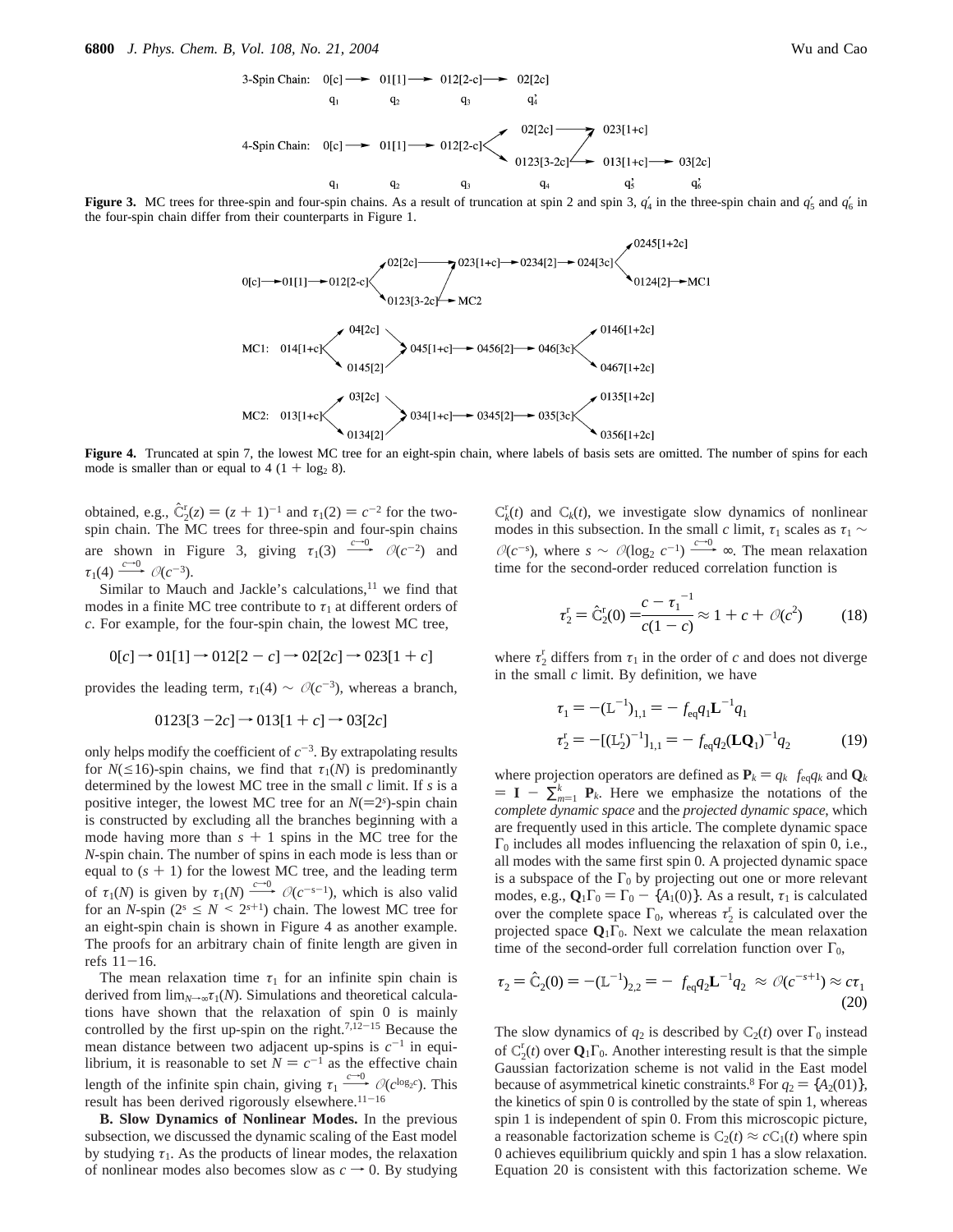extend the calculation of the mean relaxation times to the third order, obtaining

$$
\tau_3^r = -[(\mathbb{L}_3^r)^{-1}]_{1,1} \approx 1 + c + \mathcal{O}(c^2)
$$
  

$$
\tau_3 = -(\mathbb{L}^{-1})_{3,3} \approx \mathcal{O}(c^{-s+2}) \approx c^2 \tau_1 \approx c \tau_2 \tag{21}
$$

The slow dynamics of  $q_3$  is again described by  $C_3(t)$  over  $\Gamma_0$ whereas  $C_3^r(t)$  over a projected space  $\mathbf{Q}_2 \Gamma_0$  is fast.

Although the above argument is specifically derived for the East model, a preference of full correlation functions to reduced correlation functions for slow dynamics of nonlinear modes is universal in dissipative systems. To demonstrate this preference, we invert an arbitrary kinetic matrix L to calculate  $τ_k^r$  $-[(\mathbf{L}_{k}^{r})^{-1}]_{1,1}$  and  $\tau_{k} = -(\mathbf{L}^{-1})_{k,k}$ . We demonstrate in the first<br>subsection of Appendix B that the mean relaxation times of subsection of Appendix B that the mean relaxation times of the full and reduced correlation functions are related as

$$
\tau_k^{-1} = (\tau_k^r)^{-1} - \Omega_k^L \tag{22}
$$

where  $\Omega_k^L \equiv \Omega_k^L(z = 0)$  is defined in eq B6 and includes kinetic contributions from basis sets lower than  $a_k$  Because of kinetic contributions from basis sets lower than  $q_k$ . Because of kinetic constraints  $(\Omega_k > 0)$ ,  $0 < \tau_k^r < \tau_k$  holds for  $k \ge 2$ . Near the divergence point of the East model,  $\tau_k \to \infty$  and  $0 \leq \tau_k^r \sim$ <br>  $\Omega^L \ll \tau$  are valid, indicating that  $C_1(t)$  always decays much  $\Omega_k^L \ll \tau_k$  are valid, indicating that  $C_k(t)$  always decays much slower than  $C^L(t)$  in the long time. In summary, full correlation slower than  $C_k^r(t)$  in the long time. In summary, full correlation functions  $C_k(t)$  defined in the complete dynamic space describe slow dynamics of nonlinear modes, whereas memory kernels  $M_k(t)$  and the corresponding reduced correlation functions  $C_k^r(t)$  defined in projected dynamic spaces are not necessarily slow.

**C. Irreducible Memory Kernel.** In this subsection, we extend slow dynamics of nonlinear modes to explore the nature of the irreducible memory kernel. Explicit expressions of  $\hat{C}_2^{\text{ir}}(z)$  and  $\hat{C}_2(z)$  are

$$
\hat{C}_2^{ir}(z) = [zI + \Omega_2 - \Omega_2^L - \hat{M}_2(z)]^{-1}
$$
  
=  $[zI + \Omega_2 - L_{2,1}\Omega_1^{-1}L_{1,2} - \hat{M}_2(z)]^{-1}$  (23)

$$
\hat{C}_2(z) = [zI + \Omega_2 - \Omega_2^L(z) - \hat{M}_2(z)]^{-1}
$$
  
=  $[zI + \Omega_2 - L_{2,1}(zI + \Omega_1)^{-1}L_{1,2} - \hat{M}_2(z)]^{-1}$  (24)

where  $\hat{C}_2^{\text{ir}}(z)$  is the second-order *irreducible correlation function* which is related to the *irreducible memory kernel* by *tion*, which is related to the irreducible memory kernel by  $\hat{M}_1^{\text{ir}}(z) = L_{1,2} \hat{C}_2^{\text{ir}}(z) L_{2,1}$ . To be consistent with our previous discussions of  $C_1^{\text{ir}}(t)$  and  $C_2(t)$ , we analyze  $C_1^{\text{ir}}(t)$  instead of discussions of  $C_k^r(t)$  and  $C_k(t)$ , we analyze  $C_2^r(t)$  instead of  $\mathbb{M}_1^{\text{ir}}(t)$ . In Appendix C, we present a detailed proof of the equivalence between the matrix expression of  $C_2^{\text{ir}}(t)$  in eq 23 and the operator expression of  $M_1^{\text{ir}}(t)$  introduced by Kawasaki.<sup>18</sup> From eqs 23 and 24, the difference between  $\hat{C}_{i}^{ir}(z)$ and  $\hat{C}_2(z)$  is a term involving  $q_1$ , which behaves as  $\Omega_{-1}^1$  in  $\hat{C}_1(z)$  and as  $(z^{\top} + \Omega_z)^{-1}$  in  $\hat{C}_2(z)$ . As a result, these two  $\hat{C}_{2}^{ir}(z)$  and as  $(zI + \Omega_{1})^{-1}$  in  $\hat{C}_{2}(z)$ . As a result, these two correlation functions have different initial behaviors,  $C_2^{ir}(t) \approx$  $\exp[-(\Omega_2 - \Omega_2^L)t]$ ,  $C_2(t) \approx C_2^r(t) \approx \exp(-\Omega_2 t)$ , and  $C_2^r(t) > C_2(t)$  for  $t \to 0$ , but both have slow relaxations with the same mean relaxation time,  $\hat{C}_2^{\text{ir}}(0) = \hat{C}_2(0)$ .<br>As shown in the second subsection

As shown in the second subsection of Appendix C, we construct the *k*th-order irreducible correlation function,

$$
\hat{C}_k^{\text{ir}}(z) = [zI + \Omega_k - \Omega_k^{\text{L}} - \hat{M}_k(z)]^{-1}
$$
 (25)

where *z* dependence in  $\Omega_k^L(z)$  is omitted,  $\Omega_k^L = \Omega_k^L(z=0)$ . To be complete a requiring expression for  $\hat{C}^{\text{ir}}(z)$  is derived in eq. complete, a recursive expression for  $\hat{C}_{k}^{ir}(z)$  is derived in eq. **P12** In comparison to  $C_1(t)$ ,  $C_{k}^{ir}(t)$  has slower initial but B12. In comparison to  $C_k(t)$ ,  $C_k^{ir}(t)$  has slower initial but similar long-time behavior. Although there are other choices for nonlinear slow functions based on modifying either  $\hat{C}_k(z)$ or  $C_k(t)$ , we restrict analysis to  $C_k(t)$  and  $C_k^{ir}(t)$  in this article.

In summary, we observe that full and irreducible correlation functions are slow functions, whereas reduced correlation functions and memory kernels are relatively fast in dissipative systems. The microscopic cause of the difference is that loworder modes are slow. Relaxations of nonlinear modes in the long time are strongly affected by the interaction with slow modes. Once lower order modes are projected out, the resulting reduced correlation functions and memory kernels fail to capture the slow relaxation of nonlinear modes. The recursive expressions for  $C_k(t)$  and  $C_k^{\text{ir}}(t)$  appear in Appendix B and are applicable in other dissipative systems, e.g., colloids.22

#### **V. Simple Mode Coupling(SMC)**

In the remainder of this article, we discuss the relationships of  $C_k^{\text{ir}}(t)$  and  $C_k(t)$  with MC closures and other nonperturbative approximations. Studying such a simple kinetic system can help us improve our understanding of MC in the regime of  $T_g \leq T$  $\leq T_c$ . The first-order simple mode coupling(SMC) approximation is derived in this section after comparing  $C_2^{ir}(t)$  with  $C_1(t)$ . The second-order SMC based on  $C_2(t)$  and  $C_3^{ir}(t)$  is found to improve the accuracy of predictions of  $C_1(t)$  but introduces the same unphysical phenomena of the ergodic to nonergodic transition at small *c* as the first-order SMC.

**A. First-Order SMC.** The second-order irreducible correlation function is obtained from eq 23,

$$
\hat{C}_2^{\text{ir}}(z) = \left[ z + 1 - \frac{c(1-c)}{c} - \hat{M}_2(z) \right]^{-1}
$$

$$
= \left[ z + c - \hat{M}_2(z) \right]^{-1} \tag{26}
$$

Comparing eq 26 with  $\hat{C}_1(z) = [z + c - \hat{M}_1(z)]^{-1}$ , we find that  $C_2^{\text{ir}}(t)$  has the same initial decay as  $C_1(t)$ ,  $\lim_{t\to 0}C_2^{\text{ir}}(t) \approx C_1(t)$  $e^{-ct}$ , which makes  $C_2^{\text{ir}}(t)$  a better choice than  $C_2(t)$  in the firstorder SMC. Analysis of  $\tau_1$  and  $\tau_2$  gives a long-time expression,  $\hat{C}_1^{\text{ir}}(0) \approx \hat{C}_1(0) \sim \mathcal{O}(c^{-s})$ , where the slight difference between the orders of *c* is ignored because  $s \sim \mathcal{O}(\log_2 c^{-1}) \xrightarrow{c \to 0} \infty$ . Similarities between  $C_2^{\text{ir}}(t)$  and  $C_1(t)$  at both short and long times suggest a reasonable linear MC closure,

$$
C_2^{\rm ir}(t) \approx C_1(t) \tag{27}
$$

which is the SMC approximation proposed by Pitts and Andersen using a diagrammatic method.<sup>19,20</sup> The equivalence between the diagrammatic method and the complete basis set formalism is demonstrated in Figure 5. Note that eq 27 is not consistent with our factorization argument in section IVB, lim<sub>*t*→∞</sub>C<sub>2</sub>(*t*) ≈ *c*C<sub>1</sub>(*t*), which will be explored to improve SMC in section VIB. Substituting eq 27 into

$$
\hat{C}_1(z) = \{z + c[1 + (1 - c)\hat{C}_2^{ir}(z)]^{-1}\}^{-1}
$$
 (28)

gives a self-consistent SMC equation,

$$
\hat{C}_1^{\text{SMC}}(z) = \left[ z + \frac{c}{1 + (1 - c)\hat{C}_1^{\text{SMC}}(z)} \right]^{-1} \tag{29}
$$

which was first proposed by Pitts and Andersen.<sup>19,20</sup>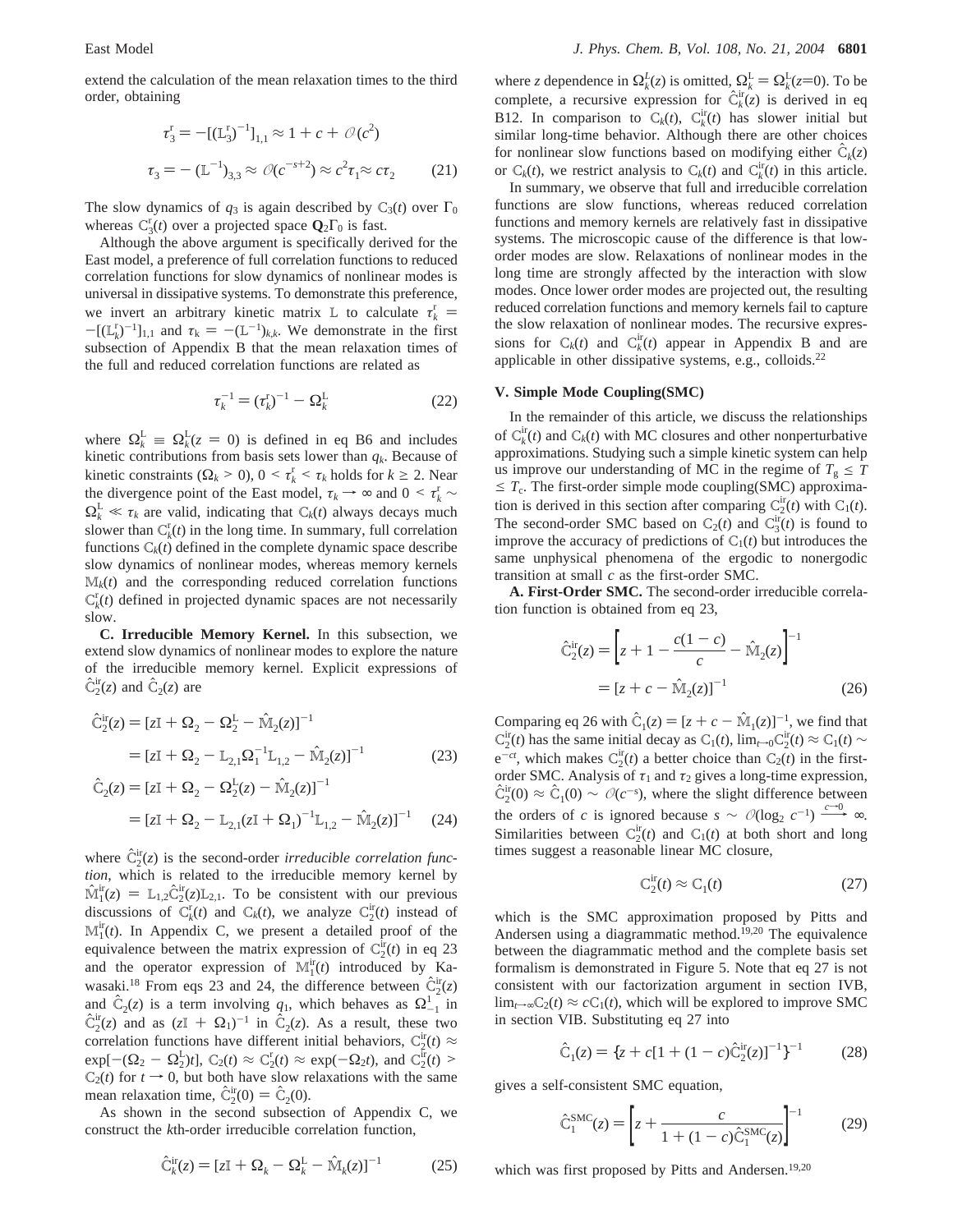

**Figure 5.** One-to-one correspondence between Pitts and Andersen's diagrammatic method and the matrix formalism.



**Figure 6.** Comparison of  $C_1(t)$  from the first- and second-order SMC approximations and from simulations for  $c = 0.2$ , 0.4, and 0.8. The dashed lines are the first-order SMC results calculated from eq 29. The solid lines are the second-order SMC results calculated from eq 35. The symbols are simulation results.

In Figure 6, we plot  $C_1^{SMC}(t)$  for  $c = 0.8$ , 0.4, and 0.2. Predictions of  $C_1^{SMC}(t)$  are accurate in the short time because of  $\lim_{t\to 0} C_2^{\text{ir}}(t) \sim C_1(t)$ , and for large values of *c*,<sup>20</sup> but  $C_1^{\text{SMC}}(t)$ becomes much less reliable as *c* or *T* decreases and predicts an unphysical plateau for  $c \le 0.5$ ,  $\lim_{t \to \infty} C_1^{\text{SMC}}(t) = (1 - 2c)/(1 - c) > 0$ . The appearance of this plateau corresponds to a SMC  $c \geq 0$ . The appearance of this plateau corresponds to a SMC transition point at  $c_c = 0.5$  ( $T_c = \infty$ ), which is different from the real divergence point,  $c_g = 0$  ( $T_g = 0$ ). Figure 7 shows that each mode in the MC tree for  $\hat{C}_2^{\text{ir}}(z)$  is replaced by lower order



**Figure 7.** Two MC trees for the first-order SMC approximation. As an abbreviation of Figure 1, MC tree A corresponds to  $\hat{C}_1(z)$ , whereas MC tree B is for  $\hat{C}_2^{\text{ir}}(z)$ , where the eigenfrequency of mode  $A_2(01)$  is modified to  $(\Omega_1 - \Omega^L)$ modified to  $(\Omega_2 - \Omega_2^L)$ .

modes, e.g.,  $A_3(012)$  is replaced by  $A_2(01)$ , so that  $\hat{C}^{\text{ir}}(z)$  is overestimated and we have  $T > T$ . One can further understand overestimated and we have  $T_c > T_g$ . One can further understand the first-order SMC through a continued fraction,

$$
\hat{C}_1^{\text{SMC}}(z) = 1/z + c - c(1 - c)/z + 1 - c(1 - c)/z + 1 - \dots
$$
\n(30)

which corresponds to a MC tree without branches,

$$
0[c] \rightarrow 01[1] \rightarrow 12[1] \rightarrow 23[1] \rightarrow \cdots \rightarrow (i, i+1)[1] \rightarrow \dots
$$
\n(31)

indicating that the first-order SMC is a mean-field approximation in which each spin is affected by a two-spin segment. Only two eigenfrequencies,  $\Omega_1 = c$  and  $\Omega_2 = 1$ , appear in the partial resummation. However, simulations and theoretical calculations suggest that  $C_1(t)$  is a weighted average over domains at low *T*. 15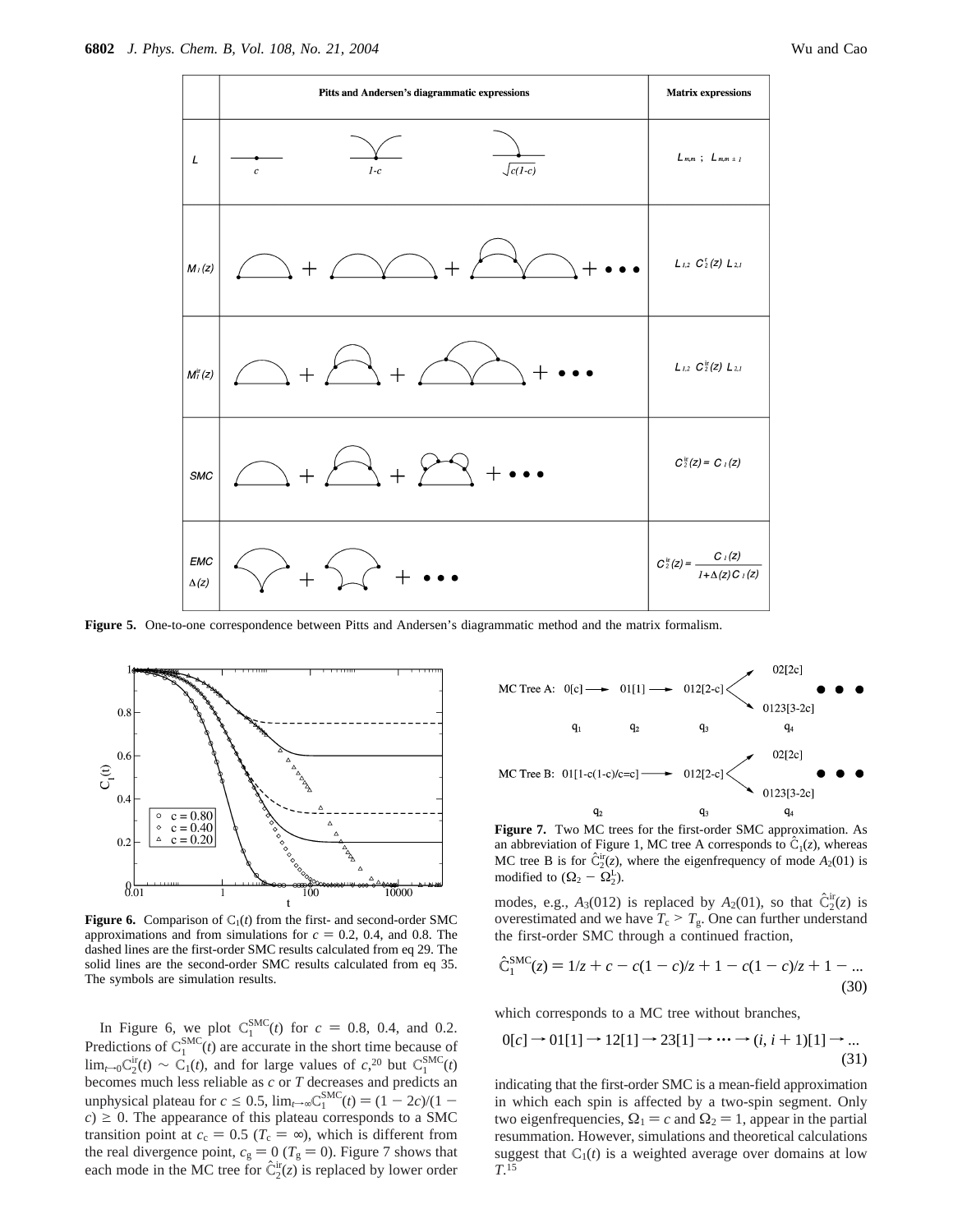Our calculations of the East model suggest serious deficiencies of MC in the temperature regime between  $T_g$  and  $T_c$ . For dissipative and nondissipative liquids, we find that a four-point correlation function is similarly overestimated by the Gaussian factorization scheme.22,28 Recently, Schweizer combined the MC approximation with a hopping model by a phenomenological potential and significantly improved the prediction of the glass transition point in a hard-sphere liquid.<sup>29,30</sup> However, it remains a challenge to develop a microscopic technique to predict a crossover from the MC trapping to the hopping process for *T*<sup>g</sup>  $\leq T \leq T_{c}$ .

**B. Second-Order SMC.** We now extend Andersen's SMC to higher orders. Although different MC closures are possible, a simple calculation involving  $C_3^{\text{ir}}(t)$  and  $C_2(t)$  is presented as an example of higher order SMC approximations. Explicit expressions of  $\hat{C}_2(z)$  and  $\hat{C}_3^{\text{ir}}(z)$  are

$$
\hat{C}_2(z) = \left[ z + 1 - \frac{c(1-c)}{z+c} - \hat{M}_2(z) \right]^{-1}
$$
\n(32)

$$
\hat{C}_3^{\text{ir}}(z) = \left[ z + 2 - c - \frac{c(1-c)}{1 - \frac{c(1-c)}{c}} - \hat{M}_3(z) \right]^{-1}
$$

$$
= \left[ z + 1 - \hat{M}_3(z) \right]^{-1}
$$
(33)

respectively. The initial relaxations of these two functions are the same,  $\lim_{t\to 0} C_2(t) \approx C_3^{\text{ir}}(t) \sim e^{-t}$ . The integrated lifetimes, *τ*<sub>2</sub> and *τ*<sub>3</sub>, give a long-time relationship,  $\hat{C}_2(0) \approx \hat{C}_3^{ir}(0) \sim$ <br>*O*( $c^{-5}$ ), where we once again ignore the slight difference in the  $O(c^{-s})$ , where we once again ignore the slight difference in the orders of *c*. Because of these two limiting relationships, a linear SMC closure,

$$
C_3^{ir}(t) \approx C_2(t) \tag{34}
$$

gives

$$
\hat{C}_2^{\text{SMC}}(z) = \left[ z + 1 - \frac{c(1-c)}{z+c} - \frac{c(1-c)\hat{C}_2^{\text{SMC}}(z)}{1 + (1-c)\hat{C}_2^{\text{SMC}}(z)} \right]^{-1} (35)
$$

which is used to obtain  $C_1(t)$ .

In Figure 6, we compare  $C_1(t)$  predicted from eqs 29 and 35 and simulations for  $c = 0.8$ , 0.4, and 0.2. Although a rigorous calculation shows that the transition point predicted by eq 35 is the same as that by eq 29,  $c_c = 0.5$  ( $T_c = \infty$ ), the value of the long-time plateau of  $C_1(t)$  decreases from  $(1 - 2c)(1 - c)^{-1}$  to  $(1 - 2c)$  for  $c \le 0.5$ . Rewriting eq 35 as a continued fraction,

$$
\hat{C}_2^{\text{SMC}}(z) = 1/z + 1 - \frac{c(1-c)}{z+c} - c(1-c)/z + 2 - c - \frac{c(1-c)}{z+c} - c(1-c)/\cdots
$$
 (36)

reveals that the second-order SMC is a mean-field approximation in which three-spin segments are involved. Similar results can be found for other higher order SMC approximations. Recently, Szamel improved the MC prediction of the glass transition point in the hard-sphere Brownian liquid by the second-order calculation.<sup>31</sup> Our results for the East model suggest that higher order MC approximations have the potential to predict the glass transition but difficulties remain.22

In this section, we derived two SMC approximations for the East model, through comparisons between  $C_1(t)$  and  $C_2^{\text{ir}}(t)$ , and

between  $C_2(t)$  and  $C_3^{\text{ir}}(t)$ , respectively. Our calculations suggest that SMC has difficulties for  $T_g \leq T \leq T_c$  because the partial resummation overestimates slow functions of nonlinear modes, e.g.,  $C_2^{\text{ir}}(t)$ . The second-order SMC improves prediction but still fails to remove the unphysical plateau.

#### **VI. Nonlinear Closures beyond SMC**

Discussions in the previous section show deficiencies of SMC approximations in the regime between  $T_g$  and  $T_g$ . In this section, we study two alternative MC methods and in next section, we study a numerical approach on the basis of domain dynamics.

**A. Extended Mode Coupling (EMC).** As *c* decreases, detailed nonlinear kinetics in the East model become increasingly important and cannot be simplified as in SMC. Exact expressions for  $\hat{C}_1(z)$  and  $\hat{C}_2^{ir}(z)$  suggest

$$
\hat{C}_2^{ir}(z) = \{z + c - \hat{M}_1(z) + [\hat{M}_1(z) - \hat{M}_2(z)]\}^{-1}
$$
  
=  $[\hat{C}_1^{-1}(z) + \Delta(z)]^{-1}$  (37)

where a difference function is defined as  $\Delta(z) \equiv \hat{M}_1(z)$  - $\hat{M}_2(z)$ . Substituting eq 37 into eq 28 gives the self-consistent equation,

$$
\hat{C}_1^{EMC}(z) = \left\{ z + c - \frac{c(1-c)}{[\hat{C}_1^{EMC}(z)]^{-1} + \Delta(z) + 1 - c} \right\}^{-1}
$$
(38)

which is consistent with Andersen's extended mode coupling (EMC) approximation. In ref 20, Pitts and Andersen obtained expressions for  $\Delta(z)$  through a set of diagrams, which represents corrections to SMC. Here eq 37 gives an explicit definition of  $\Delta(z)$  that allows systematic calculations. Figure 5 demonstrates the relationship between the matrix and diagrammatic approaches.

We evaluate  $\Delta(z)$  by basis set expansion. To be consistent with section III, the order of  $\Delta(z)$  is defined by the order of the highest basis set involved in the calculation. For example, truncated at *q*<sub>2</sub>, we get  $\Delta^{(2)}(z) = c(1 - c)(z + 1)^{-1}$ ;  $\Delta^{(3)}(z)$  is truncated at *q*3,

$$
\Delta^{(3)}(z) = \frac{c(1-c)}{z+1-\frac{c(1-c)}{z+2-c}} - \frac{c(1-c)}{z+2-c}
$$
(39)

In Figure 8, we plot  $C_1^{EMC}(t)$  evaluated by  $\Delta^{(3)}(z)$  and  $\Delta^{(6)}(z)$ along with simulations for  $c = 0.4$  and 0.2. The persisting long-<br>time plateau of  $C^{SMC}(t)$  is removed. Comparing Figures 2 and time plateau of  $C_1^{\text{SMC}}(t)$  is removed. Comparing Figures 2 and 8,  $C_1^{EMC}(t)$  and  $C_1^{(k)}(t)$  at the same order are indistinguishable. To understand these results, we rewrite eq 38 as

$$
\hat{C}_1^{EMC}(z) = 1/z + c - c(1 - c)/z + 1 + \Delta(z) - c(1 - c)/\cdots (40)
$$

Because  $\Delta(0) \sim O(c^{s-1}) > 0$ , we have  $C_1^{\text{EMC}}(t) \xrightarrow{t \to \infty} 0$  and the plateau is removed. Expanding  $\Delta^{(k)}(z)$  in eq 37, the leading term of  $\hat{C}_1^{\text{EMC}}(z)$  is plateau is removed. Expanding  $\Delta^{(k)}(z)$  in eq 37, the leading term of  $\hat{C}_1^{\text{EMC}}(z)$  is

$$
\hat{C}_1^{EMC}(z) \approx 1/z + c - c(1 - c)/z + 1 - c(1 - c)/\cdots/z + \Omega_k
$$
 (41)

which is indistinguishable from  $C_1^{(k)}(t)$  at the same order. Equation 41 also shows that the reliable prediction of  $C_1^{EMC}(t)$ at a given *c* is obtained through expansion to order of  $c^{-1}$ ,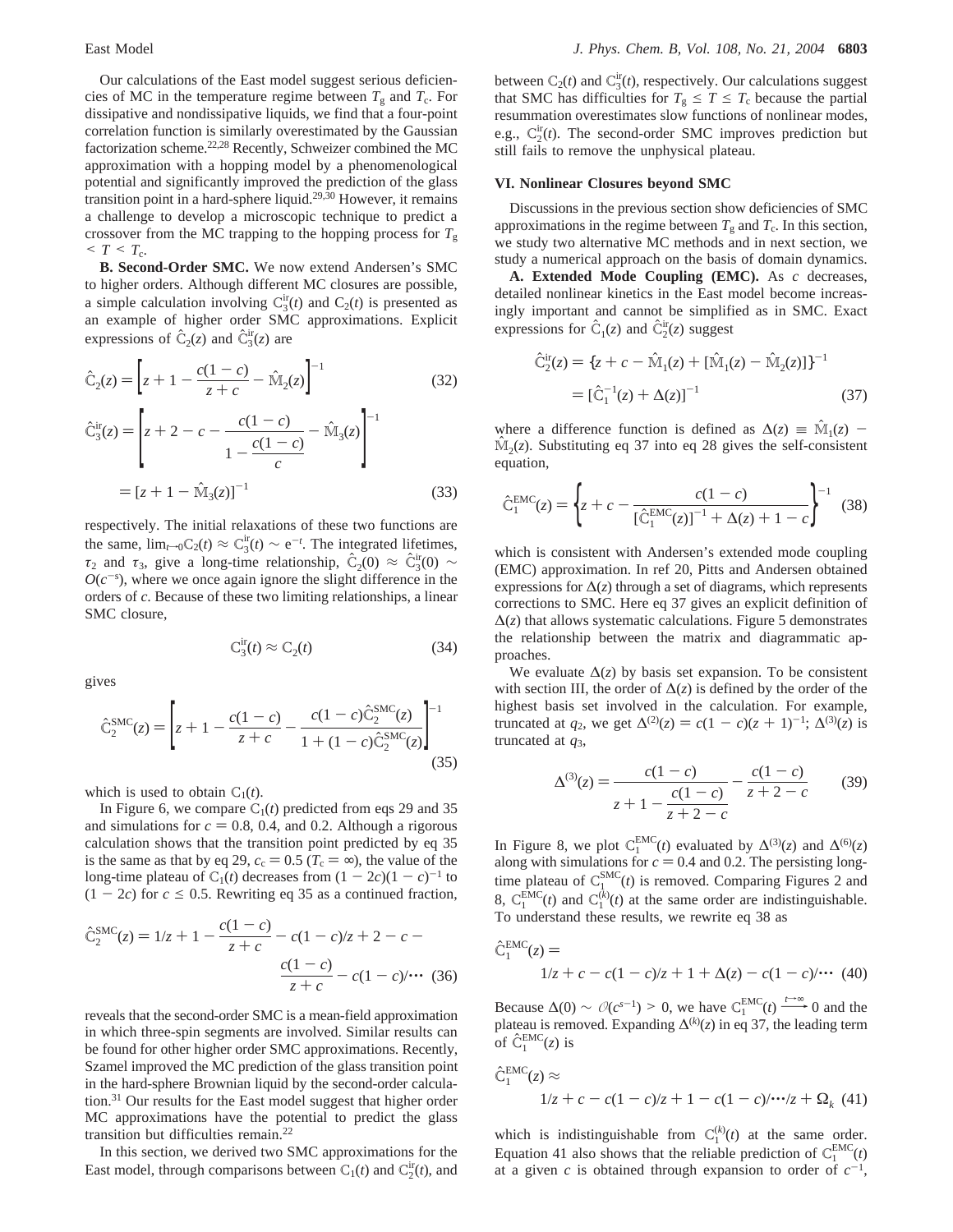

**Figure 8.** Comparison of  $C_1(t)$  from the EMC approximations and from simulations for *c* = 0.2 and 0.4. Using eq 39, the dashed lines are calculated from  $\Delta^{(3)}(z)$  truncated at *q*<sub>3</sub>. Similarly, the solid lines are calculated from  $\Delta^{(6)}(z)$  truncated at  $q_6$  and cannot be distinguished from  $C_1^{(6)}(t)$  by basis set expansion in Figure 2. The symbols are simulation results.

indicating that the EMC approximation is not practical in the small *c* limit if  $\Delta(z)$  is evaluated perturbatively.

**B. Long-Time Correction.** We introduce a long-time correction by considering accurate asymptotic relationships. In the first-order SMC, the short-time similarity between  $C_1(t)$  and  $C_2^{\text{ir}}(t)$  is guaranteed, but the different long-time *c* dependence is ignored. Assuming two limiting expressions  $\mathbb{M}_1(0) \approx c$  $\mathcal{O}(c^s)$  and  $\hat{M}_2(0) \approx c - \mathcal{O}(c^{s-1})$  can be extended to the whole *z* axis, we have

$$
\widehat{\mathbf{M}}_1(z) \approx c + c[\widehat{\mathbf{M}}_2(z) - c] \tag{42}
$$

Using eq 42 as a closure, we have a new self-consistent equation,

$$
\hat{C}_1^{\text{LT}(2)}(z) = \left\{ z + c - \frac{c^2 (1 - c)}{\left[ \hat{C}_1^{\text{LT}(2)}(z) \right]^{-1} - (1 - c)(z - c)} \right\}^{-1}
$$
\n(43)

where the superscript 2 in  $\hat{C}_1^{\text{LT}(2)}(z)$  indicates that the long-time correction is applied to the second-order memory kernel correction is applied to the second-order memory kernel. Although this correction removes the plateau in  $C_1^{\text{SMC}}(t)$ , the underestimation of  $M_1(t)$  in the short time makes  $C_1^{\text{LT}(2)}(t)$ decay much faster than simulations in the long time. A longtime correction based on  $\mathbb{M}_2(z)$  and  $\mathbb{M}_3(z)$  gives

$$
\hat{C}_{1}^{\text{LT(3)}}(z) = \frac{c(1-c)}{z+1 - \frac{c^{3}(1-c)}{[\hat{C}_{1}^{\text{LT(3)}}(z)]^{-1} + c^{2}(1-c) - (1-c^{2})z}}
$$
\n(44)

Calculating  $\hat{M}_3(z)$  and  $\hat{M}_4(z)$  in the eight-spin chain, we obtain another long-time correction,

$$
\hat{\mathbb{M}}_3(z) \approx
$$
\n
$$
c^2 \frac{(1 - 3c^2 - c^3 - c^5)[\hat{C}_1^{\text{LT}(4)}(z)]^{-1} - (1 - c)(1 + c)^2 [z - c^2 (1 + c)^2]}{(1 - c)\{[\hat{C}_1^{\text{LT}(4)}(z)]^{-1} + c^2 (1 + c)^2 - z\}^2}
$$
\n(45)

which is solved self-consistently with  $\hat{C}_1^{\text{LT}(4)}(z)$ . In Figure 9, we compare  $C_{1}^{\text{LT}}(t)$  predicted by these three long time corrections compare  $C_1^{\text{LT}}(t)$  predicted by these three long-time corrections and from the simulation for  $c = 0.2$ . We find that  $C_1^{\text{LT}(4)}(t)$ 



**Figure 9.** Comparison of  $C_1(t)$  from long-time corrections and from simulations for  $c = 0.2$ . The dashed line is the long-time correction simulations for  $c = 0.2$ . The dashed line is the long-time correction<br>result calculated from eq 43. The dot-dashed line is calculated from result calculated from eq 43. The dot-dashed line is calculated from<br>eq 44. The solid line is calculated from substituting eq 45 into eq 13. eq 44. The solid line is calculated from substituting eq 45 into eq 13. The symbols are the simulation results.

agrees with the simulation in a broad temporal range, but one must still truncate the expansion at high orders for small values of *c*.

In this section, we developed two MC-based methods to improve SMC. Although the incorrect long-time plateau of  $C_1^{\text{SMC}}(t)$  is removed by both methods, the improvement of predictive power depends on the truncation of the basis set, scaling as  $c^{-1}$  for  $c \rightarrow 0$ . EMC results are indistinguishable from those by the basis set expansion, whereas the long-time correction method becomes less systematic as truncation order increases. In general, MC-based closures become difficult near the glass transition point because of cooperative motions on large scales.

# **VII. Stretched Exponential Form**

From the previous sections, we find that the analytic methods associated with the basis set expansion are not practical in the small *c* limit. In this section, we discuss the stretched exponential form, which is commonly applied to systems exhibiting slow dynamics. In principle, the correlation function  $C_A(t)$  for a manyparticle system can be obtained by averaging over all the configurations,

$$
C_A(t) = \sum_{L} \rho(L) C_A(L, t) \tag{46}
$$

where  $\rho(L)$  is the equilibrium density of a configuration *L*, and  $C_A(L,t)$  is the correlation function associated with this configuration. Although kinetics differ as *L* varies, a scaling behavior is valid in many systems,<sup>32</sup> C<sub>A</sub>(*L*,*t*)  $\approx$  G[*t*/*τ*(*L*),{ $\alpha$ <sub>*L*</sub>}], where G is a scaling function,  $\tau(L)$  is the relaxation time associated with configuration *L*, and  $\{\alpha_L\}$  is a relevant parameter set dependent on *L*. This scaling has been demonstrated for the large length and long-time scales.14,33

Our scaling argument for the East model is motivated by Garrahan and Chandler's study of domain dynamics.<sup>9</sup> As we mentioned in section IVA, simulations and theoretical calculations indicate that the relaxation of spin 0 is mainly controlled by the first up-spin on the right. Down spins between two adjacent up-spins form a dynamic domain *L*, the size of which is denoted by *l*. Because kinetic contributions from spins outside *L* are negligible before *L* relaxes, the relaxation of spin 0 is approximated as a weighted average over all the domains ( $0 \le$  $l \leq \infty$ ). In the continuum limit, the equilibrium domain density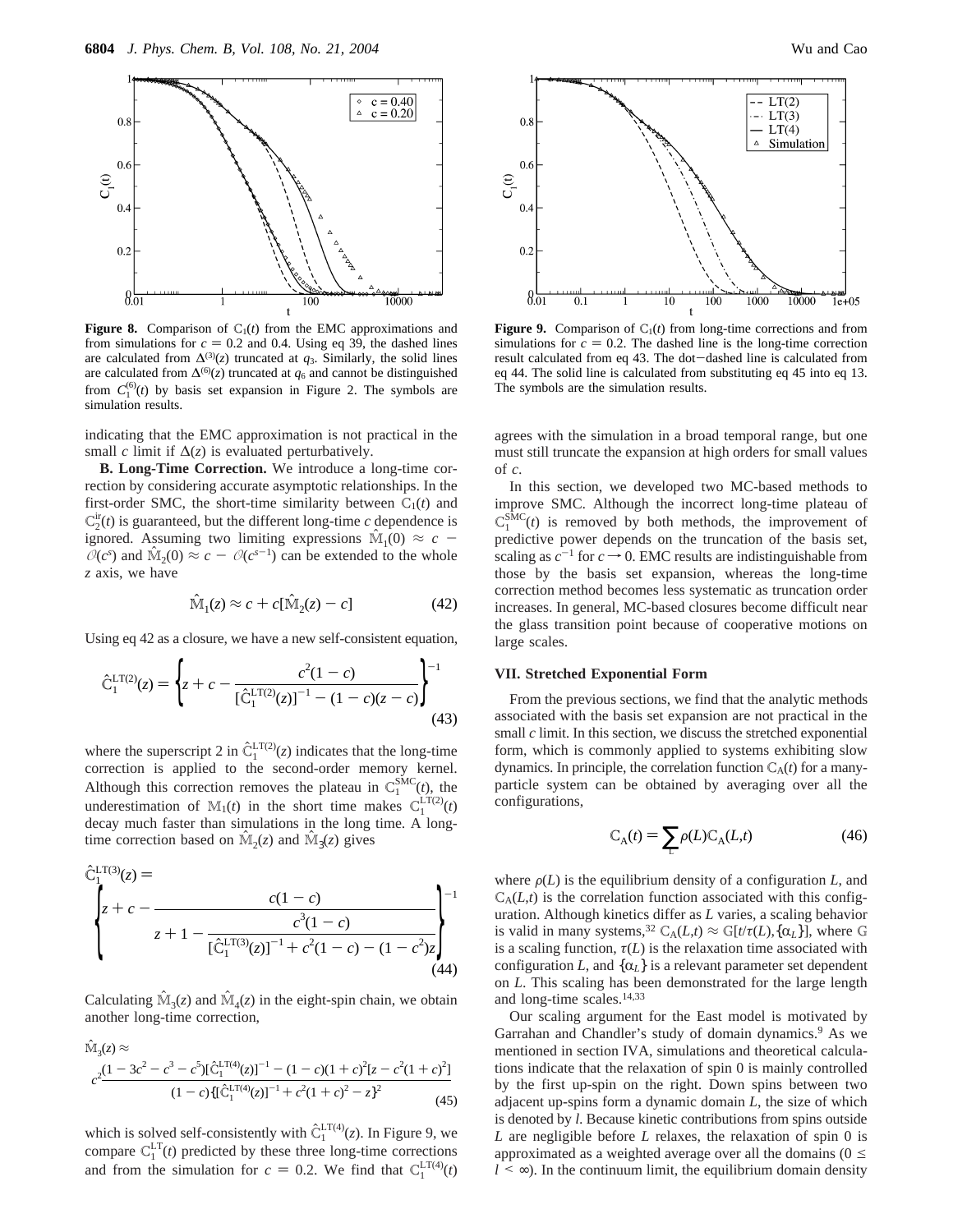

**Figure 10.** Comparison of  $C_2(t)$  from simulations and the stretched exponential approximation for  $c = 0.4, 0.2, 0.1$ , and 0.05. The symbols are simulation results. The solid lines are calculated from eq 49, where *b*, *τ*, and *β* are fitting parameters as shown in Table 1.

is given by a Poisson distribution,  $\rho_{eq}(l) = ce^{-cl}$ , which gives

$$
C_1(t) \approx \int_0^\infty dl \, c e^{-cl} C_1(l, t) \tag{47}
$$

where  $C_1(l,t)$  is the correlation function for a domain of size *l*. In the second article on the East model from our group,  $34 \text{ C}_1$ - $(l,t)$  is evaluated by simulating domain lifetimes; the corresponding averaged lifetime accurately reproduces  $C_1(t)$  except for short times. The initial relaxation is mainly controlled by a first few modes, which differs from domain dynamics. For simplicity, we evaluate  $C_1(l,t)$  with a simple exponential form,  $C_1(l,t) \approx \exp\{-t/\tau(l)\}\$ , where  $\tau(l)$  is the mean relaxation time for a finite chain,  $\tau(l) \sim O(c^{-\log_2 l})$ . Using the saddle point approximation,  $(\partial/\partial_l) \exp\{-[cl + c^{\log_2 l}t]\}|_{l_m} = 0$ , a crude estimate of  $C_1(t)$  in eq. 47 is of  $C_1(t)$  in eq 47 is

$$
C_1(t) \approx \int_0^\infty dl \ c e^{-cl} \exp(-tc^{\log_2 l})
$$

$$
\sim e^{-cl_m(t)} \exp\{-t[l_m(t)]^{\log_2 c}\} \sim e^{-ct^\beta} \tag{48}
$$

where  $\lim_{c\to 0}$  $β \sim \mathcal{O}(\log_2 c^{-1}$ <sup>-1</sup> $)$  → 0 is applied. Thus, the longtime decay of  $C_1(t)$  follows a stretched exponential, which was first shown by Garrahan and Chandler.<sup>9</sup>

The stretched exponential is applicable in the long-time limit and cannot describe  $C_1(t)$  in a broad temporal range. In fact, the simulation by Andersen and co-workers indicates the lack of evidence for exponential or stretched exponential behavior over a broad range of time scales.<sup>19</sup> Recently, Sollich and Evans argued that a real functional form of  $C_1(t)$  is more complicated than eq 48.<sup>14,15</sup> The fact that predictions of  $C_1(t)$  are improved by high-order SMC suggests testing the stretched exponential form for slow functions of nonlinear modes. To facilitate comparisons with simulations, we consider  $C_2(t)$  instead of  $C_2^{\text{ir}}(t)$ . Simulations in Figure 10 suggest that  $C_2(t)$  exhibits a clear time-scale separation. A multiexponential function from the basis set expansion truncated at  $q<sub>5</sub>$  is applied in the short time, whereas a stretched exponential is fitted in the long time. The overall fitting function is

$$
C_2(t) \approx C_2^{(5)}(t)\Theta(t_0 - t) + C_2^{fit}(t)\Theta(t - t_0)
$$
  
= 
$$
\sum_{i=1}^{8} a_i e^{-\omega_i t} \Theta(t_0 - t) + b e^{-(t/\tau)^{\beta}} \Theta(t - t_0)
$$
(49)

where the perturbation function  $C_2^{(5)}(t)$  with  $\{a_i\}$  and  $\{\omega_i\}$  is



**Figure 11.** Comparison of  $C_1(t)$  from simulations and from the asymptotic approximation for  $c = 0.4$ , 0.2, 0.1, and 0.05. The solid lines are calculated by substituting  $C_2(t)$  from eq 49 into eq B8. The symbols are simulation results.

**TABLE 1: Fitting Parameters for**  $C_2^{fit}(t)$  in Eq 49

| $\epsilon$ | h       | τ                     |        | $t_0$ |
|------------|---------|-----------------------|--------|-------|
| 0.40       | 0.3358  | $1.937 \times 10$     | 0.6483 | 4.174 |
| 0.20       | 0.1839  | $2.989 \times 10^{2}$ | 0.5339 | 5.290 |
| 0.10       | 0.09474 | $9.732 \times 10^3$   | 0.4443 | 36.93 |
| 0.05       | 0.04911 | $8.122 \times 10^5$   | 0.3346 | 149.1 |

truncated at  $q_5$  similar to  $C_1^{(5)}(t)$ , and an asymptotic function  $C_2^{\text{fit}}(t)$  is fitted by three parameters, *b*, *τ*, and *β*. Here,  $\Theta(t)$  is the Heaviside step function, and  $t_0$  is determined by  $C_2^{(5)}(t_0) =$ <br> $C_{1}^{fit}(t_0)$ . The fast equilibration of spin 0 in  $A_2(01)$  determines by  $C_2^{\text{fit}}(t_0)$ . The fast equilibration of spin 0 in  $A_2(01)$  determines *b*  $\sim$  *O*(*c*), and *τ* ∼ *O*(*c*<sup>log<sub>2</sub>*c*</sub>) and *β* ∼ *O*([log<sub>2</sub> *c*<sup>-1</sup>]<sup>-1</sup>) are</sup> determined by eq 48. As shown in Figure 10,  $C_2^{fit}(t)$  agrees with simulations for several values of *c*. Equation 49 is valid not only for small values of *c* (0.05) but also for intermediate values (0.4). The stretched exponential form is applicable to  $C_2(t)$  over a wide temperature range. Next we calculate  $C_1(t)$ from  $C_2(t)$  by substituting eq 49 into eq B8. The results are plotted with simulations in Figure 11, exhibiting agreement in the whole temporal range. The fitting parameters for each value of *c* are displayed in Table 1. As a convolution of  $C_2^{\text{fit}}(t)$ ,  $C_1(t)$ has a more complicated form than the stretched exponential.

In summary, we discussed the stretched exponential form arising from domain dynamics. The second-order correlation function  $C_2(t)$  is fitted phenomenologically to a stretched exponential in the long time, and calculated according to truncated basis set expansion in the short time. Using the matched  $C_2(t)$ , we find agreement between the approximated  $C_1(t)$  and simulations. Compared to analytical methods in the previous sections, this functional form describes kinetics near the glass transition point. However, as a first-principle theory, we need to develop more systematic approaches to describe domain dynamics.

#### **VIII. Conclusions and Discussions**

**A. Summary of Results.** In this article we systematically analyze kinetics of the East model on the basis of the complete basis set and the kinetic matrix L. A mode coupling (MC) tree is designed to organize the infinite matrix L. The finite-order truncation of the complete basis set leads to a systematic approach to calculate the single-spin self-correlation function. The complete basis set is general and can be applied to other dissipative systems. For example, in our recent article on a 2D rotor lattice, we calculated reorientational relaxation in the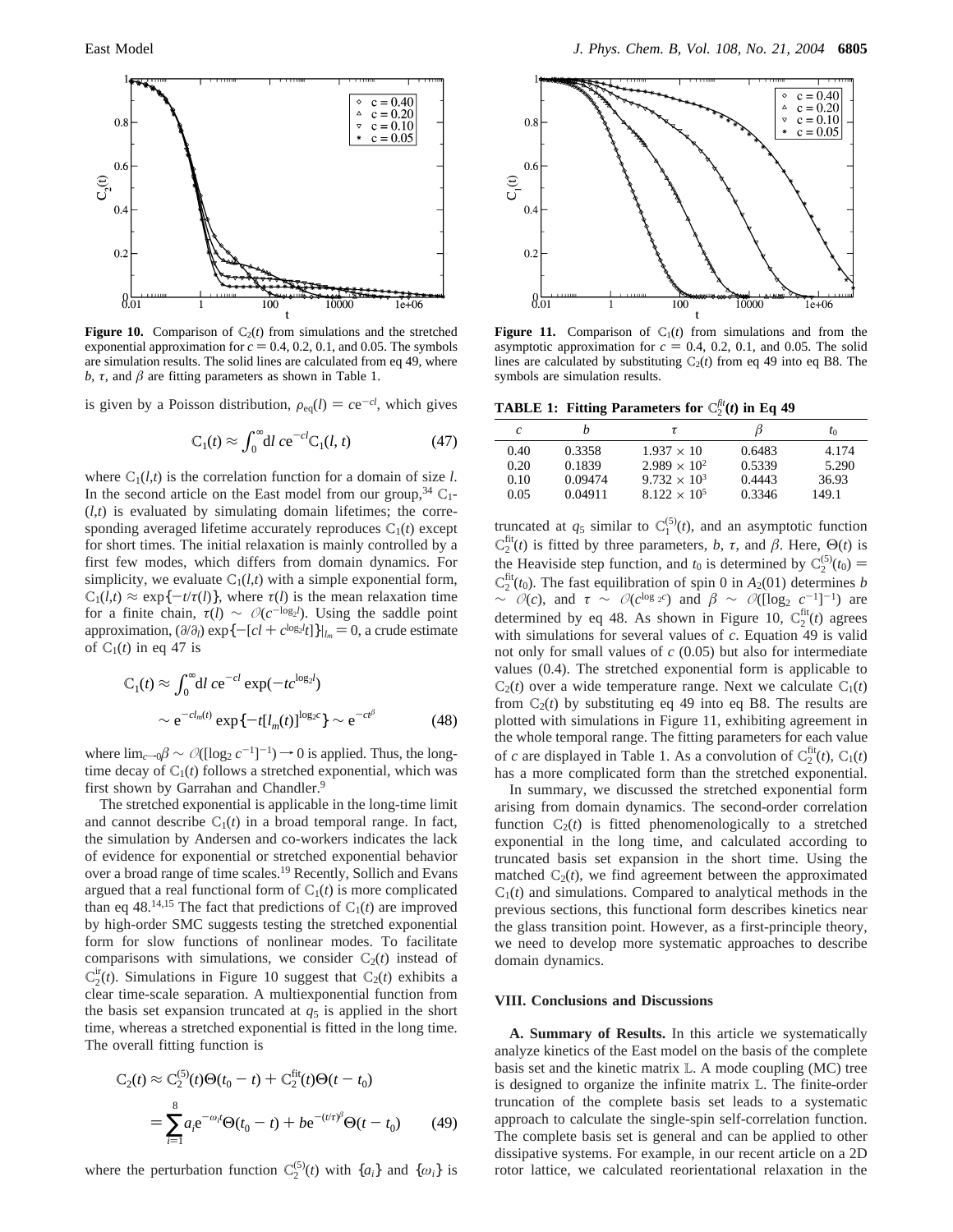intermediate temperature range using the same method.<sup>21</sup> Applications to colloids have produced promising results in predicting glass transition points.22 Our matrix calculation in the complete basis set not only recovers earlier results obtained through the projection operator technique but also provides new insights into the irreducible memory kernels, mode coupling and ergodic to nonergodic transitions. Our effort establishes a one-to-one correspondence between the elegant diagram theory by Pitts and Andersen<sup>20</sup> and our matrix formalism, as shown in Figure 5.

An important observation of this article is a characteristic feature of dissipative systems: *full and irreducible correlation functions defined in the complete dynamic space are categorized as slow functions, whereas reduced correlation functions and memory kernels defined in projected spaces are relatively fast and do not capture the slow relaxation of nonlinear modes.* On the basis of this observation, we clarify the nature of the irreducible memory kernel introduced by Cichocki and Hess, <sup>23</sup> Kawasaki,<sup>18</sup> and Pitts and Andersen.<sup>24</sup> For the East model and dissipative systems in general, we can systematically derive recursive expressions for slow or fast functions, which is the starting point of applying MC closures and asymptotic relations.

Applying the algebraic relations between  $C_1(t)$  and  $C_2^{\text{ir}}(t)$  in the East model, we find  $C_2^{ir}(t) \approx C_1(t)$  at short time and  $\int_0^{\infty}$  $C_2^{\text{ir}}(t)$  d*t*  $\approx \int_0^\infty C_1(t) dt$  at low temperatures, which leads to the SMC closure,  $C_2^{\text{ir}}(t) \approx C_1(t)$ , first proposed by Andersen and co-workers.19,20 Although the first-order SMC approximation provides reliable predictions of  $C_1(t)$  for large *c*, it fails for  $c \leq$ 0.5, predicting the transition point at  $c_c = 0.5$  instead of  $c_g$  = 0. As a mean-field approximation, the first-order SMC cannot describe cooperative motions on large length scales. In comparison, the second-order SMC improves the agreement but fails to remove the emerging plateau at  $T_c$ , indicating the difficulty of describing the slow but finite relaxation in the East model using a mean-field approach.

Two analytic methods, EMC and long-time correction, extend SMC. By introducing a difference function into the irreducible memory kernel to account for nonlinear kinetics, we recovered Andersen's EMC approximation.<sup>20</sup> The long-time correlation method is obtained from new MC closures based on asymptotic relationships. These analytic methods predict the correct divergence point,  $c_g = 0$ , and can reliably predict  $C_1(t)$  by increasing the order of approximation. However, the minimum truncation order to reliably predict  $C_1(t)$  from these two methods scales as  $c^{-1}$ , indicating the difficulties of these methods in the small *c* limit.

Hierarchical domain dynamics in the East model have been explored recently. $9,10,12-15$  Using the saddle point argument, we obtained a stretched exponential form. The second-order full correlation function  $C_2(t)$  is found to have time-scale separation and becomes a natural candidate for the basis set expansion in the short time and the stretched exponential approximation in the long time. The resulting  $C_1(t)$  agrees with simulations and supports indirectly the notion of domain dynamics in the long time at low temperatures.

The East model is probably one of the simplest nontrivial dissipative systems that exhibit dynamic slow-down and divergence of time scales at low temperatures. The simplicity of the East model provides a unique opportunity to construct the mode coupling tree to high orders and to explain the intrinsic dynamic structures in detail. The insights gained from such analysis are not only valuable for understanding existing issues of mode coupling theory, but also shed light on how to improve MC for realistic systems.

**B. Implication of Results.** The purpose of this paper is not restricted to the East model but is aimed at a general understanding of mode coupling theory by demonstrating its construction, deficiency, and possible improvement. Here, we assess the predictive power of our analysis of the East model and explore the broader implication of the matrix formulation.

Our analytical results of the East model should be evaluated in the context of earlier studies on the same model. Because of the simplicity of the East model, several theorists have proposed exact mathematical procedures to predict its dynamics and longtime behavior. But most of these proposals are model-dependent and lack the generality of the matrix formulation. Because mode coupling theory is the standard tool for studying the dynamics of low temperature liquids, it is meaningful to apply the modecoupling description to the simple East model and calibrate the underlying approximation systematically. Pitts and Anderson were the first to develop mode coupling closures to the east model and proposed simple and extended mode coupling expression.<sup>19,20</sup> Using the matrix formulation, we are able to show that the results of extended mode-coupling (EMC) are almost indistinguishable from those of the basis set expansion method. The proposed long-time correction works well for  $c =$ 0.2, when the system exhibits strong slow relaxation. Thus, both EMC and the long-time MC closure successfully extend the validity of standard mode-coupling theory to lower temperatures.

The strength of the matrix formalism lies in its simple and transparent structure. To properly assess its predictive power, we must emphasize the differences between the East model and colloid systems. (1) Mode-coupling approximations belong to a class of mean-field approximation, which by definition work better if the interactions are more homogeneous. The East model has strong directional local dynamic constraints, which render mode coupling approximations less accurate. (2) Because of the unique coupling, the East model has a linear closure, whereas Gaussian factorization and quadratic closures are often used for colloids and liquids. (3) The East model has dynamic divergence at  $c = 0$ , whereas the hard-sphere colloid system has a finite transition density observed experimentally.17 More importantly, the length scale of dynamic domains in the East model diverge at the glass transition temperature. In real systems, the length scale does not grow to infinity. Consequently, the East model may very well represent a more difficult case than colloid suspensions and other realistic systems, for which the matrix formulation will be more reliable.

To support the above arguments, we recently applied the matrix formalism to calculate the dynamic scattering function of the hard-sphere colloidal system. The matrix formalism not only recovers the standard mode coupling memory kernel functions23,35 but also improves mode coupling transition predictions and provides a general factorization scheme for the slow functions of nonlinear modes. The standard MCT calculation predicts the glass transition at a reduced density of 0.52, which is significantly lower than the experimental value of 0.58.31 Our second-order MCT prediction gives 0.54 and the third order gives 0.55, which is probably the closest prediction to the observed colloidal glass transition point. Our prediction of the nonergodic parameter below the glass transition is also significantly improved. These encouraging results will be reported in a coming paper.<sup>22</sup>

It is known that the standard MCT formalism is not adequate for describing the glass transition or the long-time behavior of low temperature liquids. However, combining complementary perspectives significantly extends the validity of standard MCT. For example, in the 2-D rotor paper, we used the hydrodynamic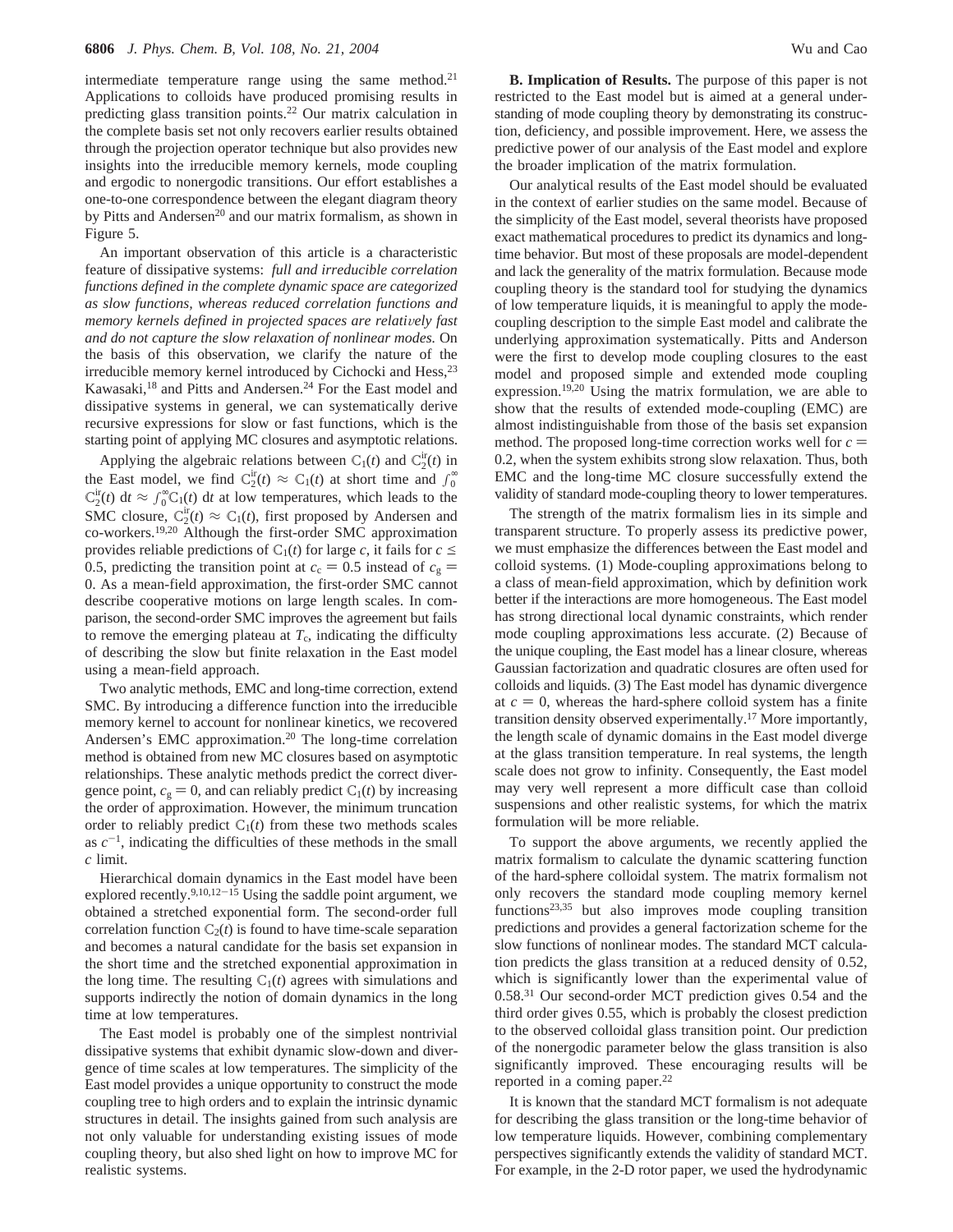basis set for the high-temperature phase and the spin wave basis set for the low-temperature phase.<sup>21</sup> The connection between the two different basis sets remains a challenge. Another possibility is to use the low-temperature phase to guide highorder corrections. In a sense, the stretched exponential approximation is an example motivated by this possibility. Scaling relations combined with thermodynamics may very well provide the basis for understanding the low-temperature behavior and serve as the proper input for constructing high-order MCT closures. This paper and other recent publications from my group represent our effort along this direction.

**Acknowledgment.** The research is supported by the Petroleum Research Fund administrated by the American Chemical Society, the NSF Career Award(Che-0093210), and the Camille Dreyfus Teacher-Scholar Award.

#### **Appendix A: Kinetic Matrix in the East Model**

We construct a matrix L to represent operator **L** in the complete basis set of the East model introduced in section II. The detailed calculations on the matrix elements of L are presented below on the basis of the fundamental rate equation,  $LA_1(i) = -A_1(i)n_{i+1}$ . For an arbitrary mode  $A_m(i_1i_2\cdots i_m)$ ,  $LA_m$ is given by a linear summation expression,

$$
\mathbf{L}A_m(i_1i_2\cdots i_m) = \sum_{k=1}^m \left[ \prod_{j=1(\neq k)}^m A_1(i_j) \right] \mathbf{L}A_1(i_k)
$$
  
= 
$$
-\sum_{k=1}^m \prod_{j=1(\neq k)}^m A_1(i_j) A_1(i_k) n_{ik+1}
$$
(A1)

and the identity  $n<sup>s</sup> \equiv n (s > 0)$  is used to simplify this equation. Because the spin sequence is specified as  $(i_1 \le i_2 \le ... \le i_m)$  to avoid overcounting, only spins  $i_{[k+1]}$  and  $i_k + 1$  can be the same, giving

$$
A_{1}(i_{k+1})n_{ik+1} =
$$
\n
$$
\begin{cases}\n(1-c)A_{1}(i_{k}+1) + \sqrt{c(1-c)} & \text{if } i_{[k+1]} = i_{k}+1 \\
cA_{1}(i_{k+1}) + \sqrt{c(1-c)}A_{1}(i_{k}+1)A_{1}(i_{k+1}) & \text{if } i_{[k+1]} > i_{k}+1\n\end{cases}
$$
\n(A2)

Substituting eq A2 into eq A1,  $LA_m$  is simplified to

$$
\mathbf{D}^{+}A_{m}(i_{1}i_{2}\cdots i_{m}) = -[(m-p)c + p(1-c)]A_{m}(i_{1}i_{2}\cdots i_{m}) - \sqrt{c(1-c)}[\sum_{\{k\}}A_{m-1}(i_{1}\cdots i_{k}i_{[k+2]}\cdots i_{m}) + \sum_{\{k'\}}A_{m+1}(i_{1}\cdots i_{k}i_{k}+1], i_{[k'+1]}\cdots i_{m})]
$$
(A3)

where *p* spins satisfy  $i_{[k+1]} = i_k + 1$  and are denoted by  $i_k$  and all the other spins are denoted by  $i_k$ . All the matrix elements of L are obtained by substituting eq A3 into the definition, L*m*,*m*′  $\equiv \langle f_{eq} A_m L A_{m'} \rangle$ , which leads to eqs 4–6.

# **Appendix B: Recursive Expressions for Slow Functions of Nonlinear Modes**

In this appendix, we use the block matrix decomposition in the complete dynamic space to derive recursive expressions for the full and irreducible correlation functions.

**1. Full Correlation Functions.** Similar to  $\hat{C}_1(z)$ , the *k*thorder full correlation function  $\hat{C}_k(z)$  is given by the  $(k, k)$  block matrix element of  $(zI - L)^{-1}$ . We rewrite eq 9 as

$$
zI - L = \begin{bmatrix} zI - L_{k-1}^{L} & -(L_{k-1,k}) & 0 \\ -(L_{k-1,k})^{T} & zI - L_{k,k} & -(L_{k,k+1}) \\ 0 & -(L_{k,k+1})^{T} & zI - L_{k+1}^{T} \end{bmatrix}
$$
(B1)

where the submatrix coupling to lower order basis sets is defined as

$$
\mathbb{L}_{k}^{\mathcal{L}} = \begin{bmatrix} \mathbb{L}_{1,1} & \mathbb{L}_{1,2} & & \\ \mathbb{L}_{2,1} & \ddots & \ddots & \ddots \\ & \ddots & \ddots & \ddots & \ddots \\ & & \mathbb{L}_{k,k-1} & \mathbb{L}_{k,k} \end{bmatrix}
$$
(B2)

and the submatrix  $L_k^r$  coupling to higher order basis sets is defined by eq 12. Off-diagonal row block matrices are denoted by  $(L_{k-1,k}) = [0 \ 0 \ \cdots \ L_{k-1,k}]$ , and the superscript *T* denotes the transpose matrix. We obtain the *k*th-order full correlation function,

$$
\hat{\mathbf{C}}_k(z) = [z\mathbf{I} + \mathbf{\Omega}_k - \mathbf{\Omega}_k^{\mathbf{L}}(z) - \hat{\mathbf{M}}_k(z)]^{-1}
$$
 (B3)

where  $\Omega_k^L(z)$  is the contribution from lower order basis sets,

$$
\Omega_k^{\mathcal{L}}(z) = \mathcal{L}_{k,k-1}[z\mathbf{I} + \Omega_{k-1} - \Omega_{k-1}^{\mathcal{L}}(z)]^{-1} \mathcal{L}_{k-1,k}
$$
  
=  $\mathcal{L}_{k,k-1}[z\mathbf{I} + \Omega_{k-1} - \mathcal{L}_{k-1,k-2}(z\mathbf{I} + \Omega_{k-2} - \cdots)^{-1} \mathcal{L}_{k-2,k-1}]^{-1} \mathcal{L}_{k-1,k}$  (B4)

Following eqs 13 and B4, an expression relating the reduced and full correlation function at the same order is

$$
\left[\hat{C}_{k}^{r}(z)\right]^{-1} = \hat{C}_{k}^{-1}(z) + \Omega_{k}^{L}(z)
$$
\n(B5)

$$
[\tau_k^{\rm r}]^{-1} = \tau_k^{-1} + \Omega_{k}^{\rm L} \tag{B6}
$$

where  $\Omega_k^{\mathcal{L}} \equiv \Omega_k^{\mathcal{L}}(z=0)$ . Using eq B5, we recast eq B3 into

$$
\hat{C}_k(z) = \left\{ zI + \Omega_k - \Omega_k^L(z) - L_{k,k+1} \left[ \frac{I}{\hat{C}_{k+1}(z)} + \frac{I}{\hat{C}_{k+1}(z)} \right] \right\}
$$
\n
$$
L_{k+1,k} \frac{I}{zI + \Omega_k - \Omega_k^L(z)} L_{k,k+1} \right\}^{-1} L_{k+1,k} \left\{ \frac{I}{\hat{C}_{k+1}(z)} L_{k,k+1} - L_{k+1,k} \right\}^{-1} (B7)
$$

Following a matrix formula,  $[I - A(I + BA)^{-1}B]^{-1} = I + AB$ , where the matrices AB and BA are invertible, eq B7 is simplified to a recursive expression for full correlation functions,

$$
\hat{C}_k(z) = \frac{I}{z + \Omega_k - \Omega_k^L(z)} + \frac{I}{z + \Omega_k - \Omega_k^L(z)} [L_{k,k+1} \hat{C}_{k+1}(z) L_{k+1,k}] \frac{I}{z + \Omega_k - \Omega_k^L(z)}
$$
(B8)

**2. Irreducible Correlation Functions.** We construct the *k*thorder irreducible correlation functions by omitting *z* dependence in kinetic contributions from all the basis sets lower than  $q_k$ , i.e.,  $\Omega_k^L(z)$  is replaced by  $\Omega_k^L = \Omega_k^L(z = 0)$  in eq B3,

$$
\hat{\mathbf{C}}_k^{\text{ir}}(z) = [z\mathbf{I} + \mathbf{\Omega}_k - \mathbf{\Omega}_k^{\text{L}} - \hat{\mathbf{M}}_k(z)]^{-1}
$$
 (B9)

Comparing eq B9 to eq 13, we obtain

$$
\left[\hat{C}_{k}^{r}(z)\right]^{-1} = \left[\hat{C}_{k}^{ir}(z)\right]^{-1} + \Omega_{k}^{L}
$$
 (B10)